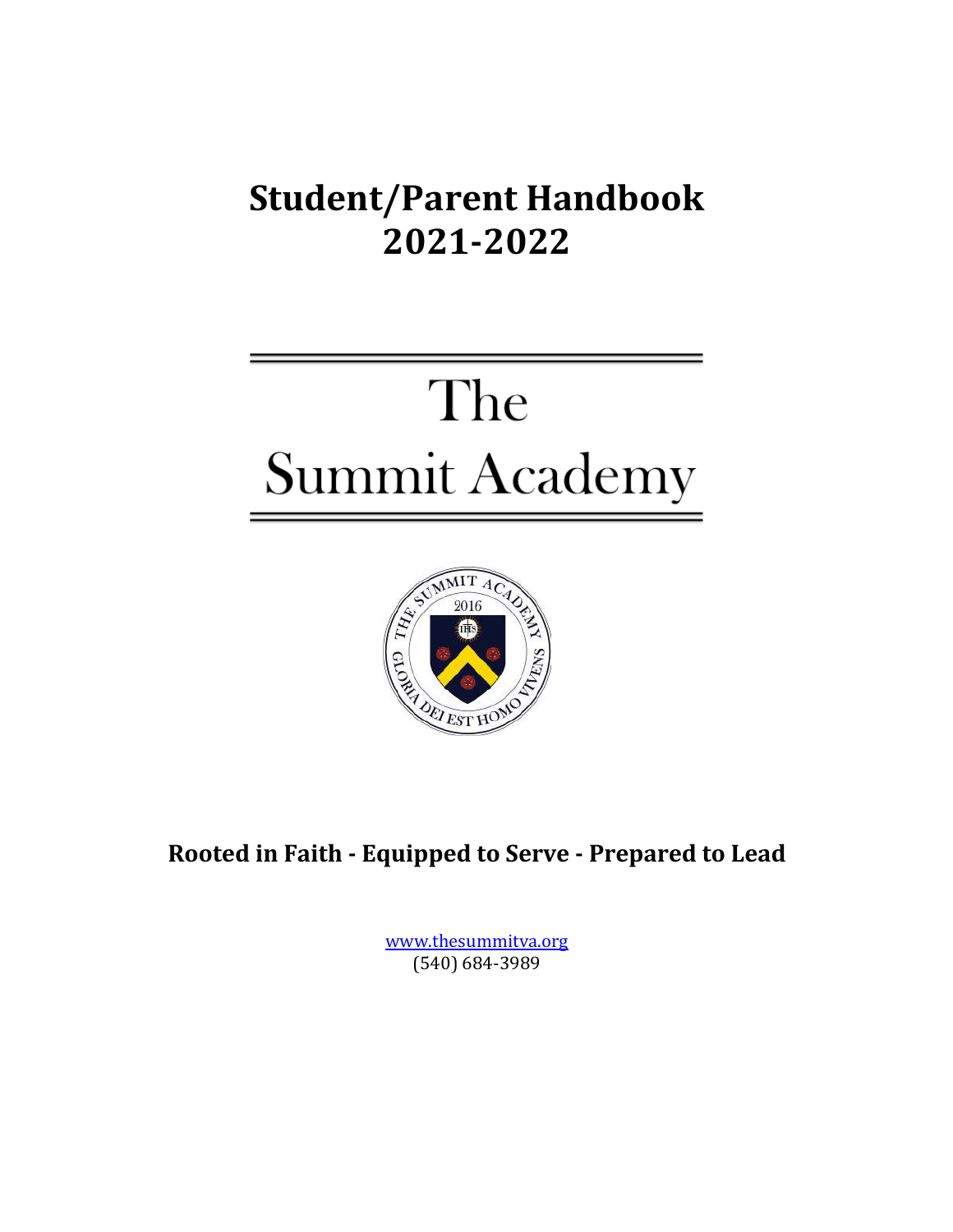#### **Table of Contents Introduction**

#### **1. Purpose and Philosophy**

- **1.1 Mission Statement**
- **1.2** "The Glory of God is Man Fully Alive"
- **1.3. The Goals of Catholic Education**
- **1.4 A Classical Liberal Arts Education**

#### **2. Schedule**

- **2.1 Key Dates for the 2021-2022 School Year**
- **2.2. Daily Schedule**
	- **2.2A High School Schedule**
	- **2.2B Middle School Schedules**

#### **3. Academics**

- **3.1 Study and Homework**
- **3.2 Class**
- **3.3 Grade Reporting**
- **3.4 Grade Scale**
- **3.5 Dean's List and Honors**
- **3.6 Incompletes**
- **3.7 Pass/Fail Options**
- **3.8 Graduation Requirements**
- **3.9 College Guidance**

#### **4. Discipline & Community Wellbeing**

- **4.1 Detention**
- **4.2 Suspension/ Expulsion**
- **4.3 Readmission After Suspension**
- **4.4 Absences/Tardiness**
- **4.5 Excessive Absences**
- **4.6 Fraternization**
- **4.7 Food Sensitivities**
- **5. Communications**
	- **5.1 Communications with Faculty**
	- **5.2 Addressing Concerns**
	- **5.3 Electronic Mobile Device Policy**
		- **5.3A High School Students**
		- **5.3B Middle School Students**
	- **5.4 Social Media Policy**
- **6. Dress Code**
	- **6.1 General Guidelines**
	- **6.2 Definitions and Attire**
- **7. Athletics and Extracurricular Activities**
	- **7.1 Emerging Arts, Sports, and Development Program**
	- **7.2 Preparations and Assessments**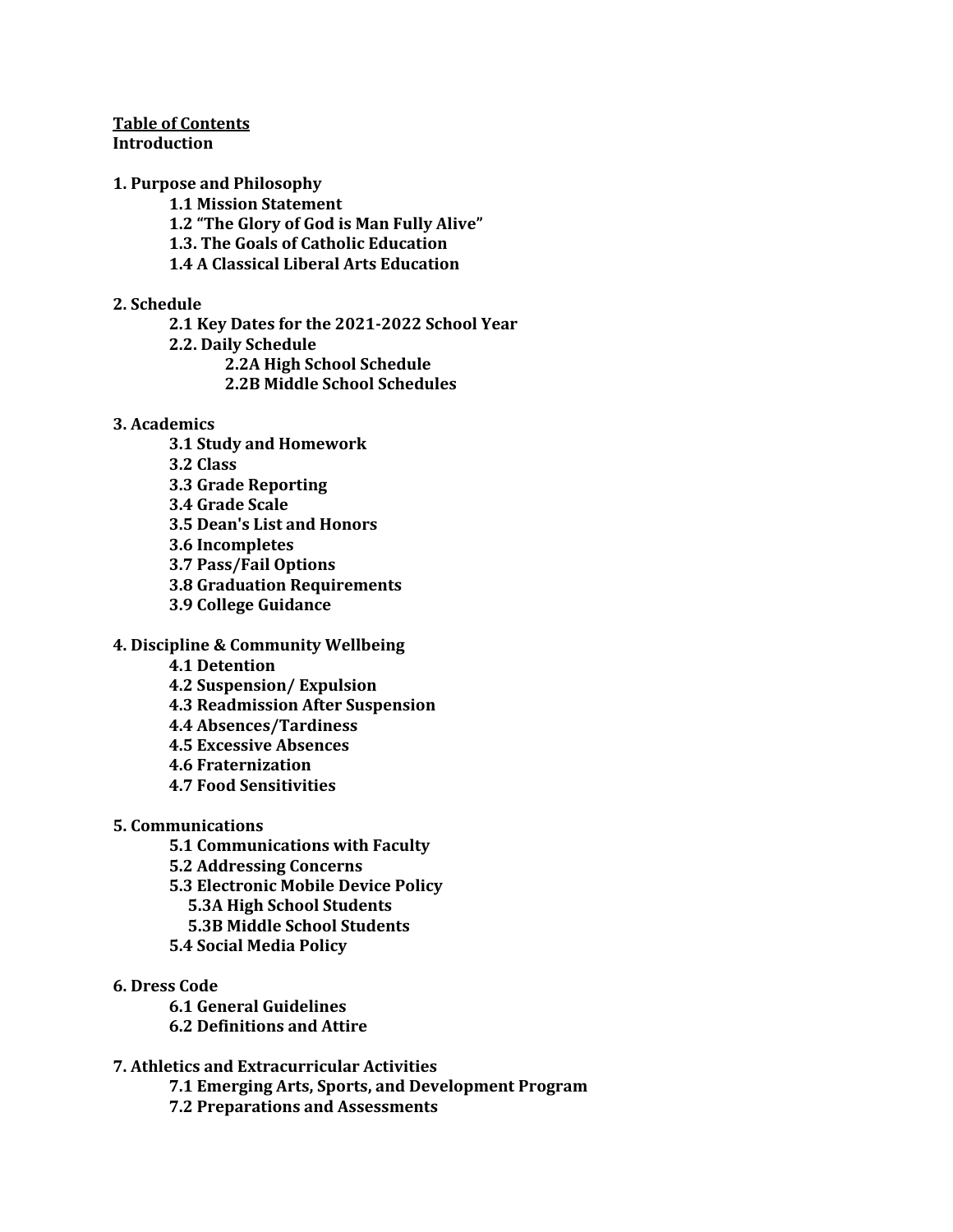#### **Introduction**

Each fall, the Student-Parent Handbook is provided to the students and posted on The Summit website. The school reserves the right to amend this handbook at any time. Any amendments will be communicated to parents via the school webpage and written communication. All families are required to sign the acknowledgment of handbook receipt.

The guiding principles of the handbook are to be taken as oriented towards the first two commandments: 

- 1. *"Love the Lord your God with all of your heart, soul and mind."*
- 2. *"Love your neighbor as yourself."*

- Matthew 22

#### **1. School Purpose and Philosophy**

#### **1.1 Mission Statement**

The Summit exists to provide a robust secondary education and to partner with parents by assisting with their vocational calling to form their sons and daughters in Christian virtue so that they become mature, responsible young adults who are equipped to engage the world. 

*Our educational task is to produce free, happy men and women.* 

This means that students should be drawn towards a full awareness of reality. In all things, we seek to cultivate an awareness and an appreciation for what is true, good and *beautiful.* 

A Liberal education that is rooted in the Catholic faith is best equipped to accomplish this *work.*

*Even more succinctly put, we exist to do the following:* 

*1.) Teach the Catholic Faith* 

2.) Provide excellent academics

3.) Equip young men and women for their mission in life to live out a fruitful vocation

*While these tasks are listed in order of priority, they will operate in cooperation with one* another and never operate in competition. To do one of them well means that we will do all of *them* well. To compromise in one of these tasks is to compromise all of them.

#### **1.2 "The Glory of God is Man Fully Alive" – Saint Ireneaus**

The questions of education and all inquiry ultimately come down to the human questions: Who are we? What are we? What is our place in the world? What are we doing? Why are we doing it? Where are we going? Why are we going there?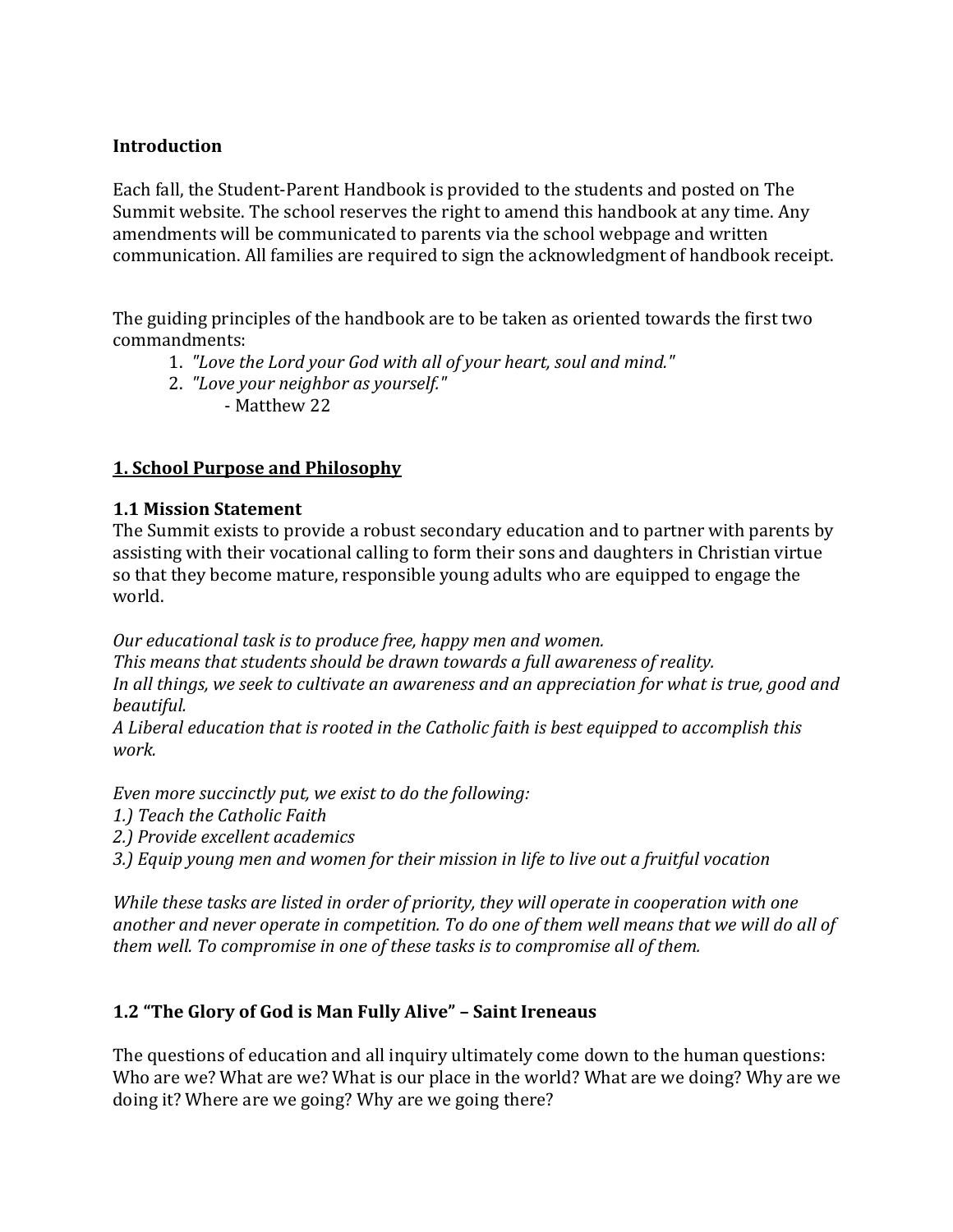Are these secular questions or religious questions? Perhaps we have presumed an artificial dichotomy. Man cannot truly know himself or the world in which he lives without seeking to know his origin, namely the One in whose image man is made. Jesus Christ, fully man and fully God revealed in the paschal mystery, is rightly understood as the summit and source of faith and the fulfillment of all of history.

The Catechism of the Catholic Church (458) draws on Scripture and the Fathers to articulate just how profound the implications of the Incarnation are for all of mankind.

"The Word became flesh to make us "partakers of the divine nature":  *- 2 Peter* 1:4

"For this is why the Word became man, and the Son of God became the Son of man: so that man, by entering into communion with the Word and thus receiving divine Sonship, might become a son of God."79

- St. Irenaeus, Adv. haeres. 3, 19, 1: PG 7/1, 939.

"For the Son of God became man so that we might become God."80 - St. Athanasius, *De inc.* 54, 3: PG 25, 192B.

"The only-begotten Son of God, wanting to make us sharers in his divinity, assumed our nature, so that he, made man, might make men gods." - St. Thomas Aquinas, Opusc. 5, 1-4.

Our mission is to ground students in the realization of who they are called to be in Christ. What they are called to be in the fullest realization of life lived to its fullest is nothing short of the very Glory of God.

#### **1.3 The Goals of Catholic Education**

Our educational task is to produce free, happy men and women. This means that students should be drawn towards a full awareness of reality. In all things, we seek to cultivate an awareness and appreciation for what is true, good and beautiful. A Liberal education that is rooted in the Catholic faith is best equipped to accomplish this work.

Our education program is oriented towards the Lordship of Jesus Christ. As such, our mission is to encourage and foster a deep personal commitment to Christ which will in turn lead to the creation of a Christian environment in which that commitment can grow and develop in God the Father's loving care and can be nurtured and strengthened through the power of the Holy Spirit.

We seek to foster total formation of students who can come to truly know themselves and the world in which they live by seeking to know their origin, namely the One in whose image man is made. Jesus Christ, fully man and fully God revealed in the paschal mystery is rightly understood as the summit and source of faith and the fulfillment of all of history.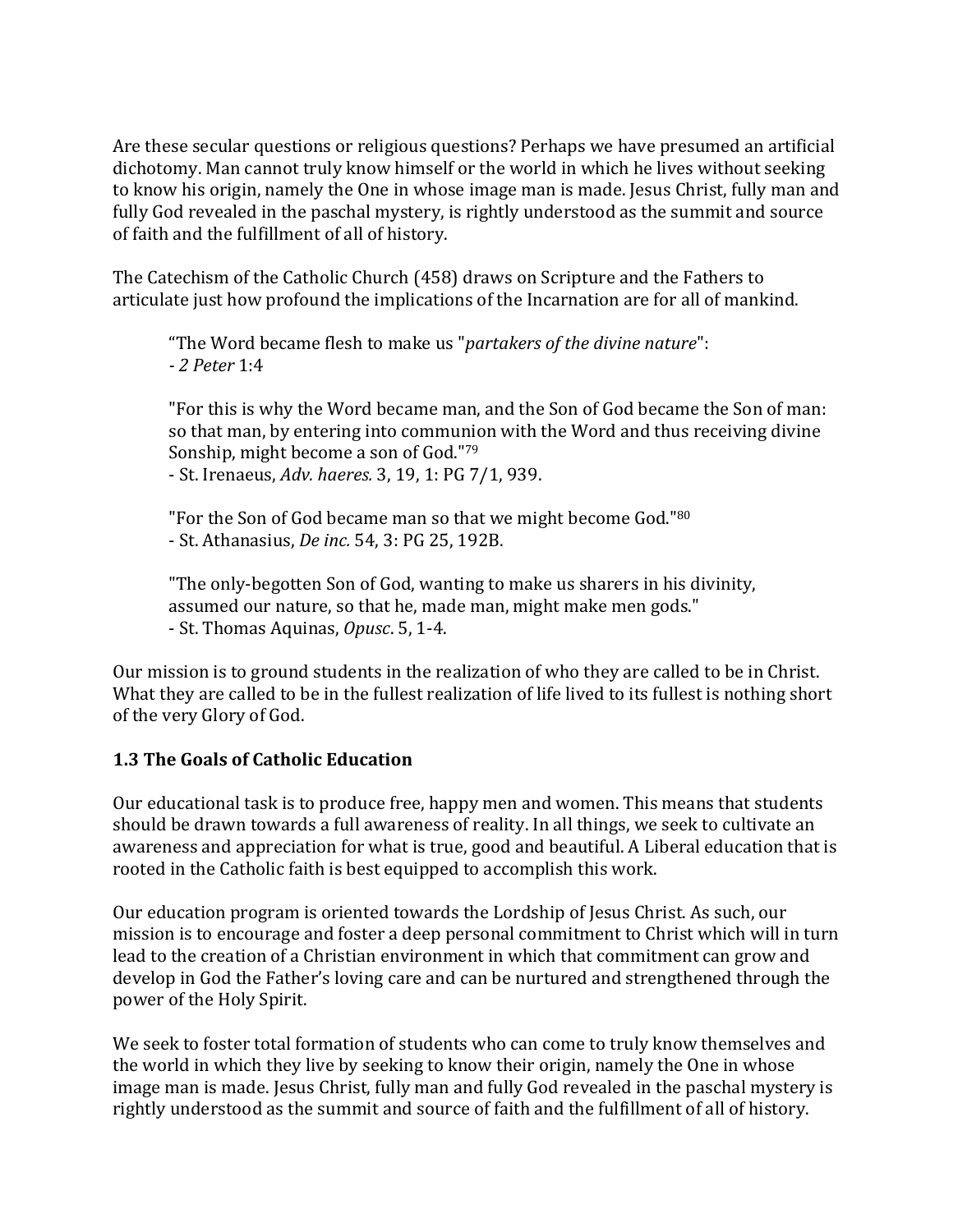Christ cannot rightly be held up as the center of students' lives (academic or otherwise) if He is not simultaneously seen at the center of reason, history and existence and if He does not satisfy the longings implanted in them.

The secular-school-education-plus-religion-class model will simply end up reinforcing the false impression that faith and/or religion is merely another "subject to take" that may or may not have any substantial engagement with the every-day lived reality. The task of Christian education is at all times to avoid an artificial separation of faith and society and to consistently demonstrate the profound manner in which Christ and the Church have affected history and culture. In this manner, a Christian education offers students an academic formation that ingrains a sense of meaning and purpose in both themselves and persons and the world in which they reside. Students are equipped with a true vision of reality that is strong enough to be countercultural while simultaneously ingraining in them a call to love the world because it is first loved by Christ. In this manner, we strive to form responsible and responsive citizens whose civic lives are a witness to the Gospel message.

#### **1.4 A Classical Liberal Arts Education**

The Liberal Arts is the foundation of education in the west, and its purpose is to produce free citizens who can contribute to the health and good of the community.

Classical learning affords the greatest ability to develop an integrated curriculum that values all of the academic disciplines in a complementary manner in order to ensure a wellrounded education.

A classical education brings forward a time-tested (or historically based) approach that is rooted in an understanding of the person that takes into consideration the proper order of learning stages and intellectual development.

The rise of Western civilization has in large part been brought forward due to classical learning. In placing a special emphasis on Greek, Roman, Jewish and other near-East cultures and of course two thousand years of Catholic culture, students are better equipped to understand and contextualize the culture in which they live today.

Classical does not mean antiquated. Classical might well be understood as synonymous with "comprehensive."

Classical learning is well equipped to properly appropriate the humanities, sciences, modern technologies and physical education in a mutually complementary order.

A few ideas that set classical learning apart are as follows:

1.) A High View of Humanity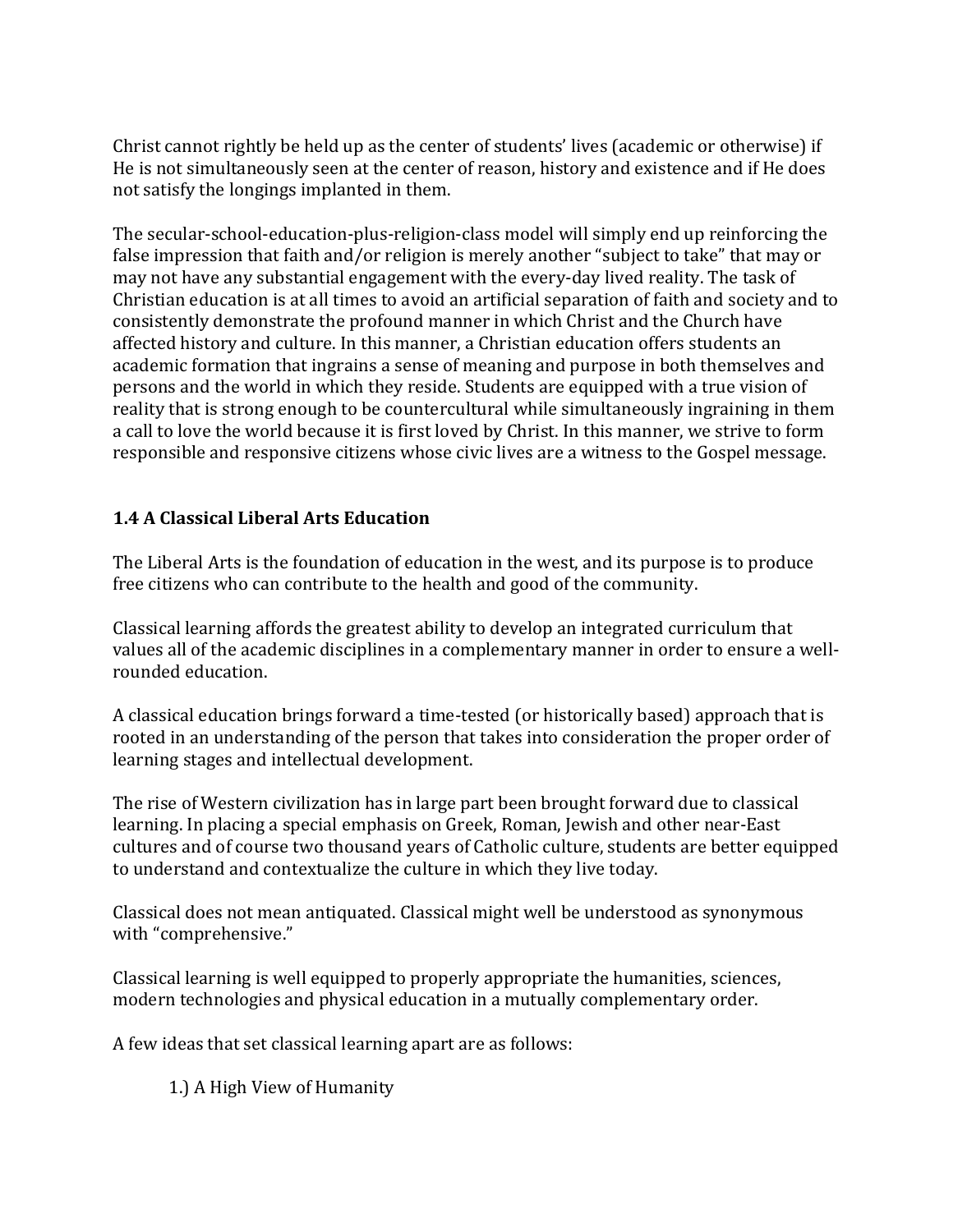First, classical educators have a high view of humanity. To the Greeks, mankind possessed a divine spark. To the Christian and Jew, he is the Divine Image. One way or another, classical schools and educators are committed to cultivating wisdom and virtue in their students. While classical education honors and even equips for vocational education (which is more accurately described as training) that is not what classical education is.

2.) Logo-centric 

Classical educators are logo-centric. In a word, that means they believe that the world makes sense and that the sense it makes is knowable. They base their approach to education on discovering that sense. Another way to say this is that classical educators believe in and pursue a logos, or a unifying principle, for all knowledge and action. In essence, then, classical education is the logo-centric quest for the ideals of wisdom and virtue.

By contrast, the conventional educator either denies or doesn't respond to the idea that the world makes sense. They shirk the burden of developing a curriculum, system, pedagogy, or mode of assessment that help make the sense knowable. They become obsessed with the practical and useful instead. Classical education is the only practical approach because it is not pragmatic. 

- 3.) The Importance of Culture and the Value of Western Civilization Classical educators take responsibility for the western tradition: to receive it, to assess it, to preserve it, and to hand it on to the next generation.
- 4.) Integration of Disciplines

Classical educators teach in light of the three foregoing elements, leading to an emphasis on language (the trivium), mathematics (the quadrivium), and modes of teaching, governance, and assessment that support the rich goals of a classical education.

Other common features of classical education include:

- The use of the Great Books
- A general preference for great art, music, and literature
- $\bullet$  An integrated curriculum
- Idea-focused teaching; Qualitative as integral to Quantitative

#### **2. Schedule**

The Summit Academy will make every effort to provide clear directives and advance notices regarding schedules. Special events, teacher meetings, trips and field events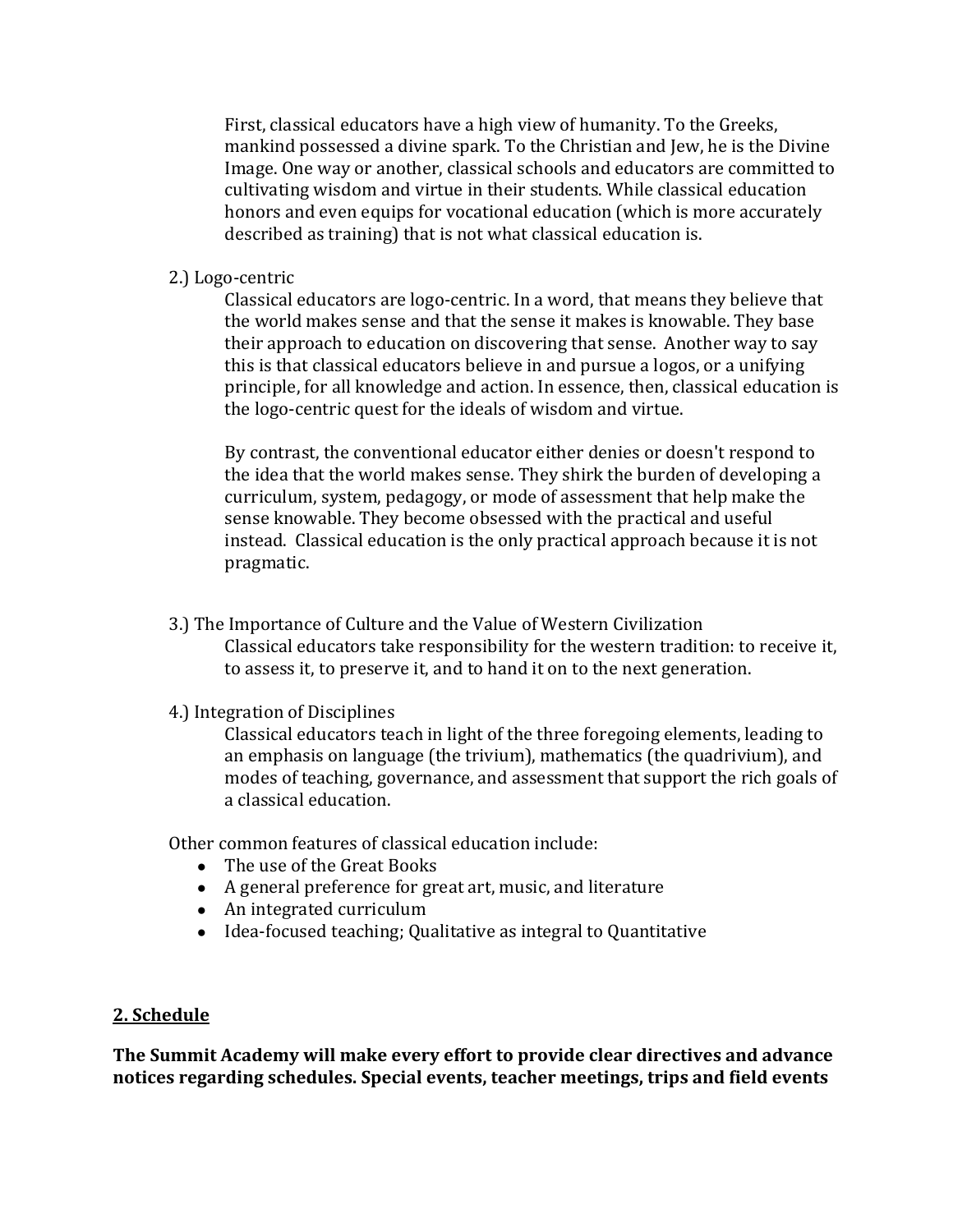can be found on the school calendar, which can be accessed at: http://www.thesummitva.org/calendar

#### **2.1 Key Dates for 2021-2022 School Year**

| <b>Date</b>          | <b>Calendar Event</b>                       |
|----------------------|---------------------------------------------|
| August 23, Monday    | First Day of High School School             |
| August 30, Monday    | First Day of 8th Grade                      |
| September 6, Monday  | No School - Labor Day                       |
| September 7, Tuesday | First Day of 6th and 7th Grade              |
| September 17, Friday | No School - Faculty Workday                 |
| October 9-17         | No School - Fall Break                      |
| November 24-28       | No School - Thanksgiving Break              |
| Dec 22 - Jan 2       | No School - Christmas Break                 |
| January 17, Monday   | No School - Martin Luther King, Jr. Holiday |
| February 19-27       | No School - Winter Break                    |
| March 25, Friday     | No School                                   |
| April 13, Wednesday  | Half Day - Easter Break                     |
| April 14-24          | No School - Easter Break                    |
| May 27, Friday       | Proposed Last Day of School                 |

#### **2.2Daily Schedule**

# **2.2A High School Schedule**

The Summit Academy High School runs on an Odd/Even modified block schedule. The Odd and Even days correspond to the calendar date (i.e. Oct 3 is an Odd Day, and Oct 4 is an Even Day). Class Periods are 80 minutes and 45 minutes.

Daily Schedule is as follows:

#### **Even Days**

| Period   | <b>Start</b> | End      | <b>Minutes</b> |
|----------|--------------|----------|----------------|
| Assembly | 7:45 AM      | 8:00 AM  | 15             |
| 1        | 8:05 AM      | 9:25 AM  | 80             |
| 2        | 9:28 AM      | 10:13 AM | 45             |
| 3        | $10:16$ AM   | 11:01 AM | 45             |
| 4        | 11:04 AM     | 11:49 AM | 45             |
| Lunch    | 11:49 AM     | 12:19 PM | 30             |
| 5        | 12:24 PM     | 1:09 PM  | 45             |
| 6        | 1:12 PM      | 1:57 PM  | 45             |
| 7        | 2:00 PM      | 2:45 PM  |                |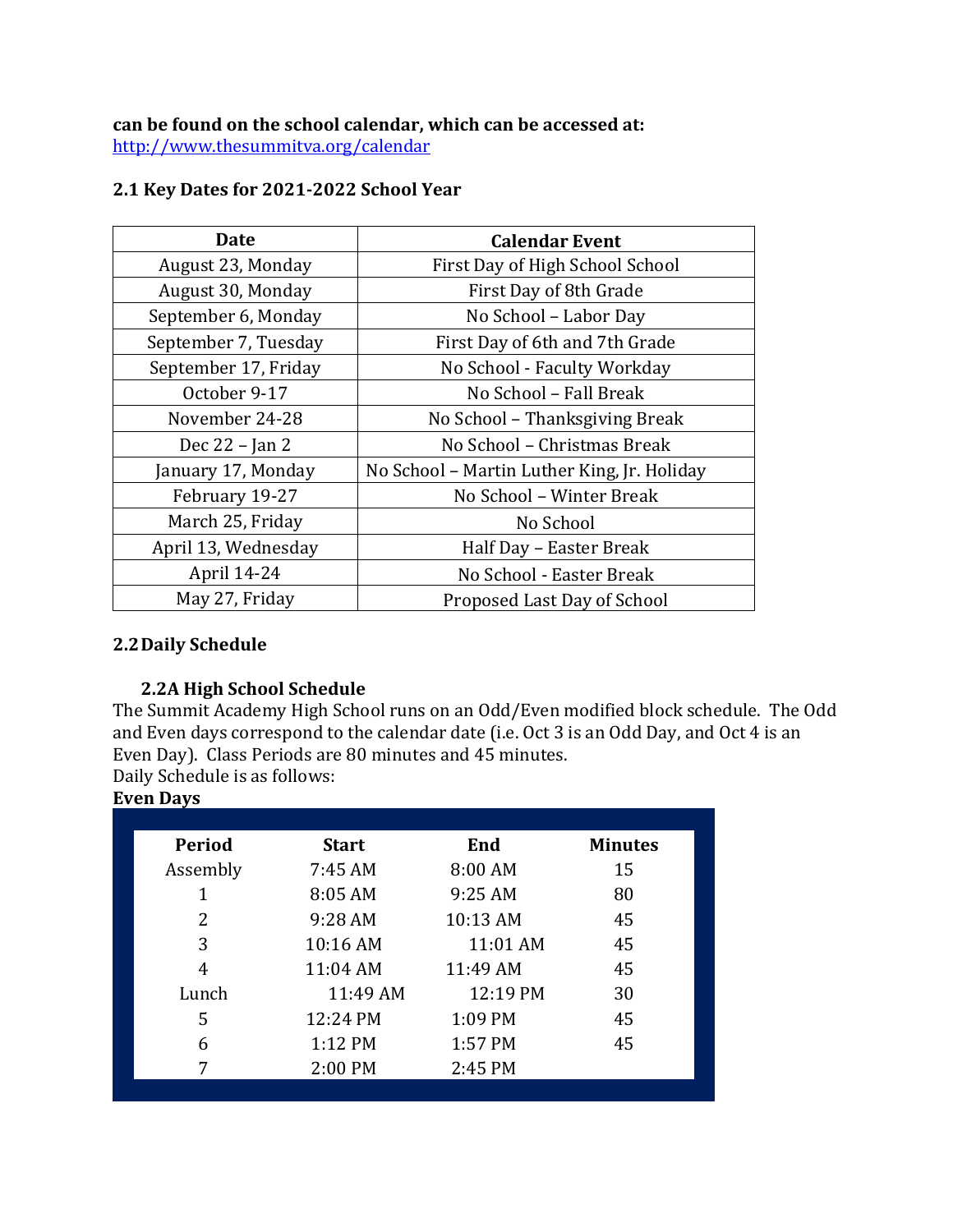| Period         | <b>Start</b> | End      | <b>Minutes</b> |
|----------------|--------------|----------|----------------|
| Assembly       | 7:45 AM      | 8:00 AM  | 15             |
| 1              | 8:05 AM      | 9:25 AM  | 45             |
| $\overline{2}$ | 9:28 AM      | 10:13 AM | 80             |
| 3              | 10:16 AM     | 11:36 AM | 45             |
| Lunch          | 11:36 AM     | 12:19 PM | 43             |
| 4              | 12:24 PM     | 1:09 PM  | 45             |
| 5              | 1:12 PM      | 1:57 PM  | 45             |
| 6              | 2:00 PM      | 2:45 PM  | 45             |

#### **2.2B Middle School Schedules**

For the 2021-22 school year, the middle school will continue to operate under a hybrid model with  $6<sup>th</sup>/7<sup>th</sup>$  grades and  $8<sup>th</sup>$  grade on campus on alternating days.

The hybrid model provides a blend of in-school instruction with quality teachers and regular practice at home to help develop independent study habits. Students benefit from a well designed curriculum plan with carefully crafted activities and assignments to be completed on home days. The hybrid model provides families with strong academic resources, qualified teachers, and group learning at an affordable price while maintaining the ability to have a more flexible schedule. While parents will not be counted on to provide instruction at home, they do play an important part in the learning partnership, and it is always helpful to have some oversight to ensure that students have a focused time and place for at-home practice.

The in-person classes operate on a full school day schedule.

Classes during in-person days are 60 minutes and 45 minutes.

It is generally expected that students will dedicate approximately  $2 - 4$  hours for practice exercises and reading.

Zoom sessions for Math and Latin instruction will take place during at-home days and run approximately 30 minutes.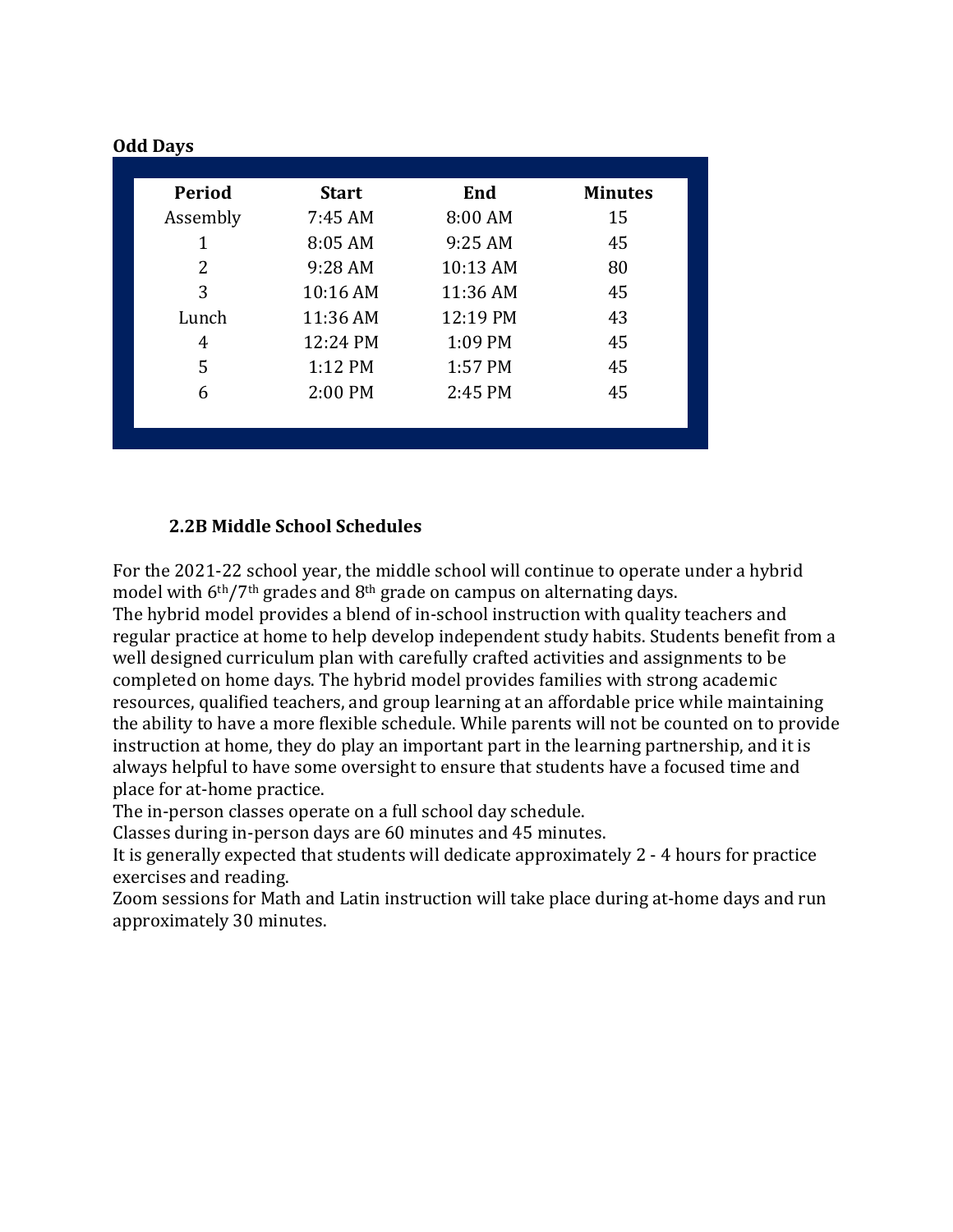#### **6th and 7th Grade In-Person Daily Schedule Tuesdays and Thursdays**

| Period        | <b>Start</b> | End        | <b>Minutes</b> |
|---------------|--------------|------------|----------------|
| Assembly      | 8:05 AM      | 8:20 AM    | 15             |
| 1             | 8:25 AM      | 9:25 AM    | 60             |
| $\mathcal{P}$ | 9:28 AM      | 10:13 AM   | 45             |
| 3             | $10:16$ AM   | $11:16$ AM | 60             |
| 4             | 11:19 AM     | 12:04 PM   | 45             |
| Lunch         | 12:09 PM     | 1:09 PM    | 60             |
| 5             | $1:12$ PM    | 1:57 PM    | 45             |
| 6             | 2:00 PM      | 2:45 PM    | 45             |
|               |              |            |                |

#### **8th Grade In-Person Daily Schedule Mondays, Wednesdays, and Fridays**

| Period   | <b>Start</b> | End       | <b>Minutes</b> |
|----------|--------------|-----------|----------------|
| Assembly | 8:05 AM      | 8:20 AM   | 15             |
| 1        | 8:25 AM      | $9:25$ AM | 60             |
| 2        | 9:28 AM      | 10:13 AM  | 45             |
| 3        | $10:16$ AM   | 11:16 AM  | 60             |
| 4        | 11:19 AM     | 12:04 PM  | 45             |
| Lunch    | 12:09 PM     | 1:09 PM   | 60             |
| 5        | 1:12 PM      | 1:57 PM   | 45             |
| 6        | 2:00 PM      | 2:45 PM   | 45             |

# **3. Academics**

#### **3.1 Study and Homework**

Learning is the first priority of students. Academic activity occurs at school, in the classroom, and at home.

Time spent on homework depends on multiple factors and should not be assigned a set or approximate quota.

It is the goal of The Summit Academy that students maintain a balanced lifestyle in that takes into reality the full catholicity of a life well lived. A genuine and healthy culture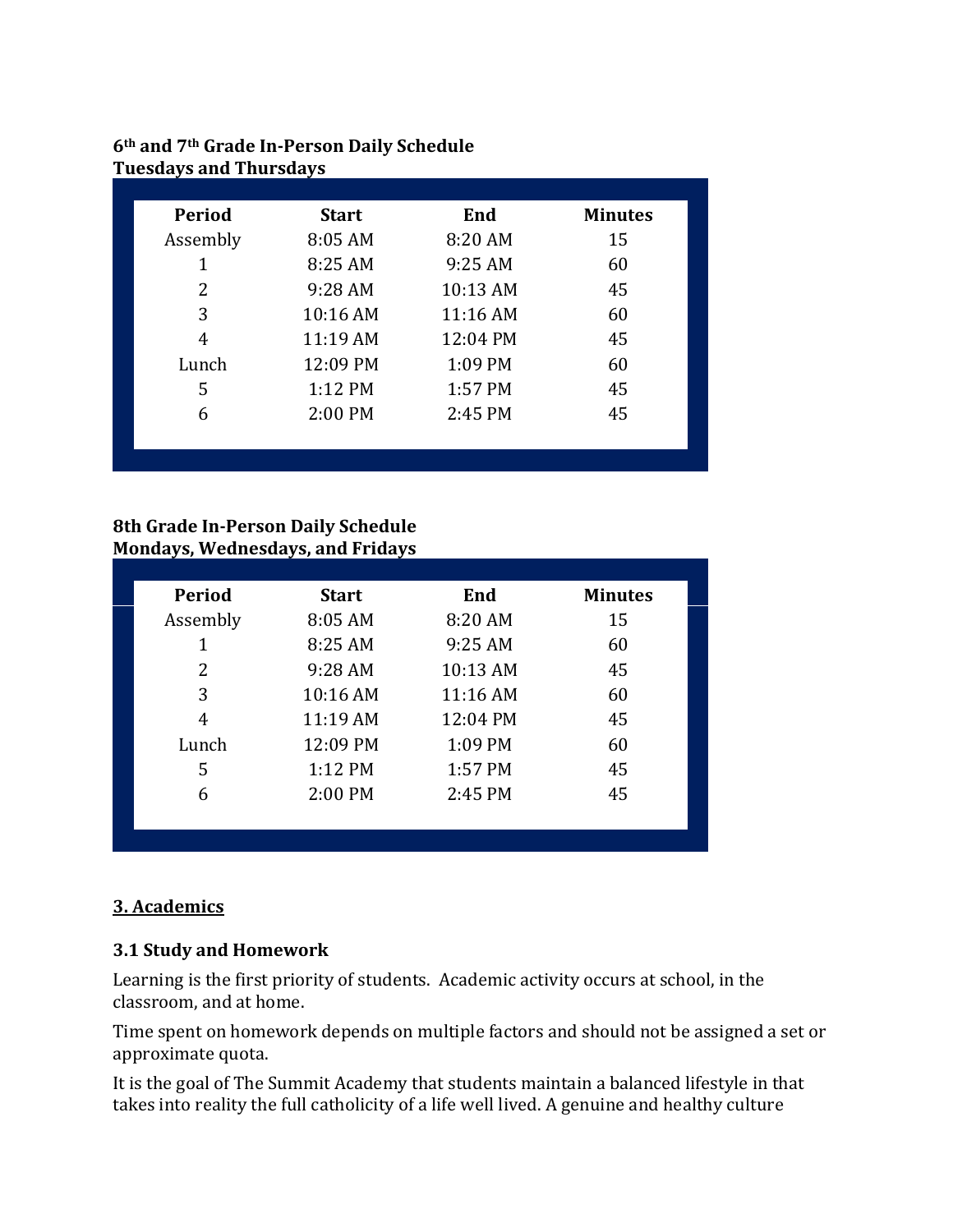cannot depend on the constant sacrifice of time with family and important relationships. Furthermore, extracurricular activities are also a key aspect of a well-rounded education.

Homework is never intended to be mere "busy-work" or used as grade-padding filler. Rather, homework is always part of a strategic plan to build towards mastery of an academic discipline.

We have ensured that each student has a 90-minute study hall. The school fully expects that students will utilize study hall effectively and responsibly in order to help minimize the work that must be brought home. We include a closely managed study hall period in order that students develop habits of disciplined and productive self-study. Study halls will be proctored. In addition, we will provide tutoring during the study hall period. Failure to utilize the study hall properly can result in an after school detention. Our objective is to ensure that students develop the habits of mind necessary to succeed academically during their careers at The Summit, college and beyond.

This does not mean that students should not designate a regular time and regular place at home to study and review classwork and assignments. There will of course be regular coursework and projects assigned that require work outside of the school. In addition, it is almost never the case that students could over-prepare for a test or exam.

Finally, students who are absent from school are expected to make up the work they missed as soon as they reasonably can. Participation in athletics or other activities does not excuse a student from academic responsibilities.

#### **3.2 Class**

Classes are where the spirit of study intensifies. It is the responsibility of a student to be materially, physically, and mentally prepared for study and class work. Students are expected to bring pens, pencils, notebooks, textbooks, and any other required materials to class. 

Students need regular amounts of sleep as well as an appropriate diet (a healthy breakfast and lunch) in order to be able to concentrate. Punctuality and outward appearance in dress and posture are signs of a student's attitude and willingness to work.

# **3.3 Grade Reporting**

Report cards are issued at the end of semesters. Interim progress reports are sent via email to parents at the end of the first and third quarters.

# **3.4 Grade Scale**

The Summit Academy employs a 4-point grading scale to report level of mastery:

- $A 4.0$
- $B 3.0$
- $C 2.0$
- $D 1.0$
- F Failure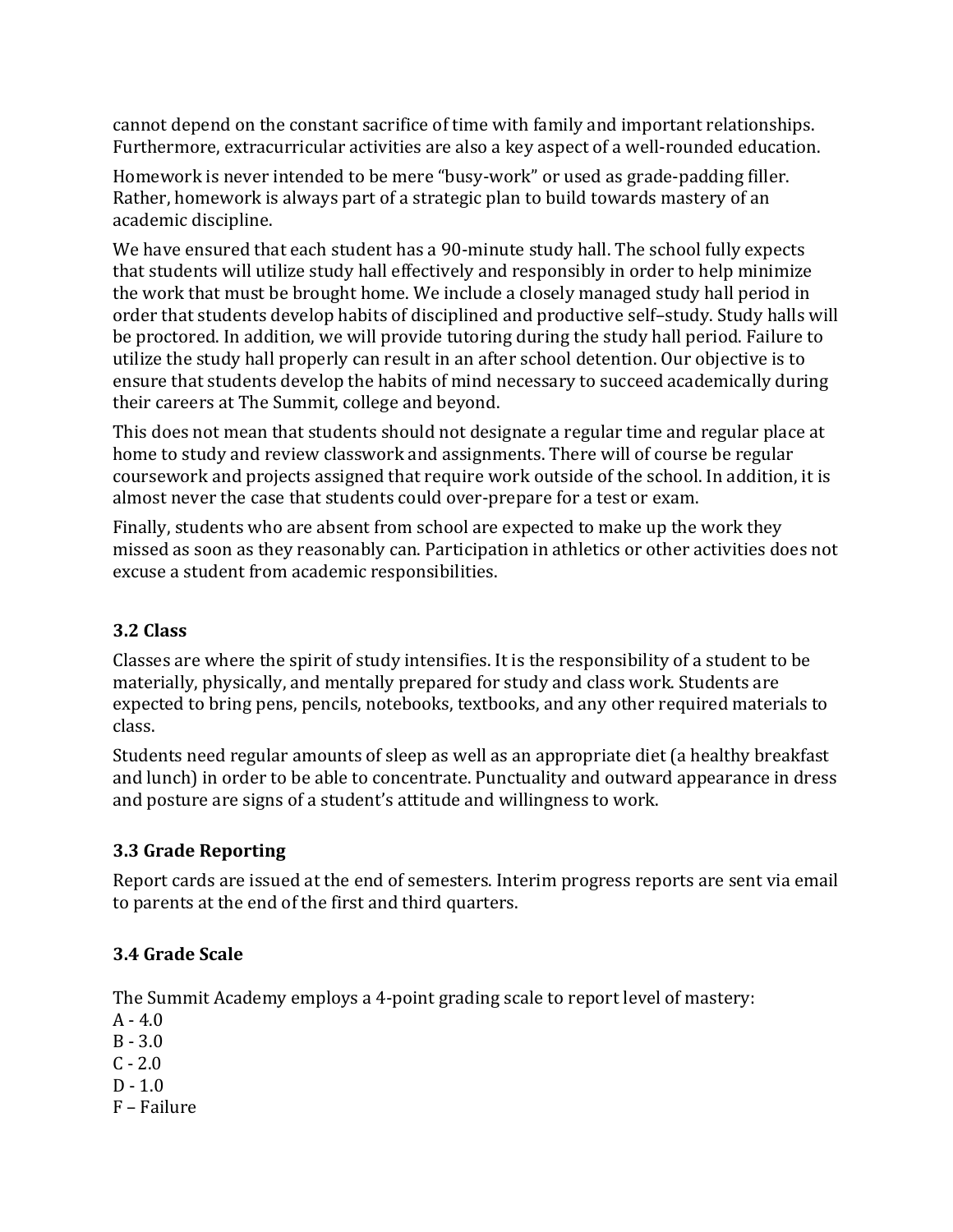The Summit Academy diploma is an Honors Level program and uses a 4.0 grading scale with the addition weighting of  $.5$  for  $A+$  for exceptional work. Dual Enrollment college courses are weighted on a 5.0 grading scale.

#### **3.5 Dean's List and Honors**

Honor Roll is awarded to students who obtain all A's and  $R's$ .

Dean's List is awarded to students with all A's. Students are only considered for Dean's List and Honor Roll once all of their grades for the academic year have been recorded.

#### **3.6 Incompletes**

Instructors may assign "Incomplete" grades in instances where the required assignments have not been submitted due to unusual but excused circumstances. In such cases, the administration shall assign a deadline to make up the work; however, the work must be completed by the start of the following grading period. Incomplete grades may not be carried over from one academic year to another.

#### **3.7 Pass/Fail Options**

The Summit core curriculum includes a set of introductory elective courses, (art, drama, speech, logic, etc.). Elective courses at The Summit are offered on a Pass/Fail grading system, and, while appearing on the student's final transcript, are not figured in a student's GPA. Students who wish to put in extra work and effort in the course can, with instructor approval, take the course for a grade that will figure into their GPA.

- Students who wish to take an elective for a grade must complete and submit an "Introductory Elective Optional Grade Form" application form to BOTH the course instructor and the academic dean.
- This form must be signed by the student's parent or guardian and submitted no later than the end of the 10th academic day of the semester in which the course is taught. Students will obtain a copy of the Graded Elective approval form from the class instructor
- $\bullet$  If the request is approved, the student should be aware that a grade will be factored into their GPA at the end of the course.
- $\bullet$  Be aware that a graded elective will come with additional coursework.
- The decision to convert to a graded course cannot be reversed after October 1 for the Fall Semester and February 1 for the Spring Semester.

# **3.8 Graduation Requirements**

Students who are awarded a diploma from The Summit Academy will complete the following:

● Four units of Math with a minimum completion of Pre-Calculus (Advanced Students will complete Calculus)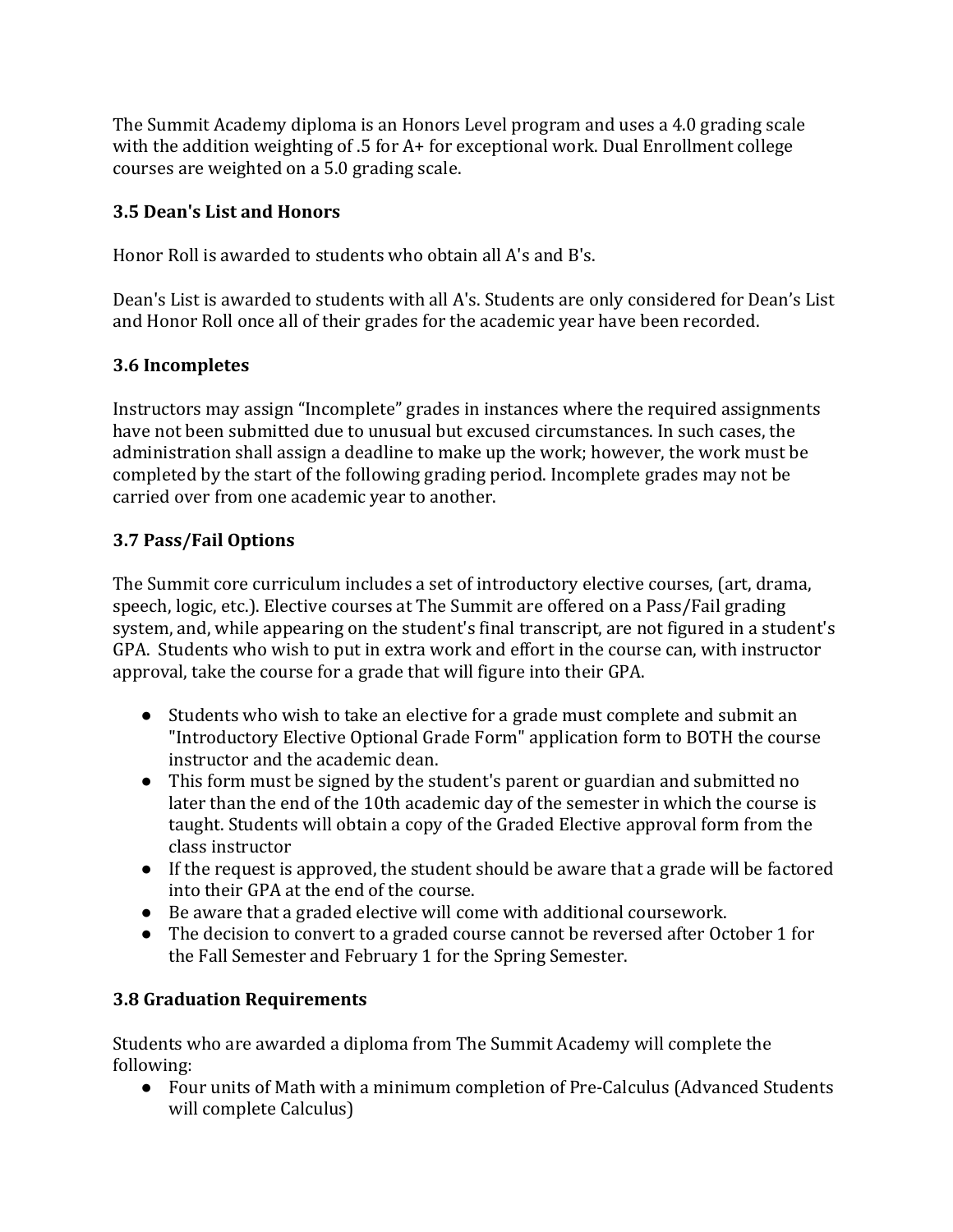- Four units of English Literature
- Four units of Science
- Four units of History
- Four units of Theology
- Four units of Language to include completion of Latin 3
- Senior Thesis

Students will also complete a minimum of  $(6)$  1/2 units of electives from the following: Logic, Art, Drama, Speech and Debate, Music, Elective Language.

Juniors and seniors may apply for Corporate Work Study.

Additionally,  $(1)$   $\frac{1}{2}$  unit for physical education is assigned for each completed season on competitive athletics team.

#### **3.9 College Guidance**

The Summit Academy staff is eager to assist students as they apply to colleges. The primary responsibility for researching and visiting colleges lies with the student and his or her family, and that process generally begins junior year. The Summit holds college planning information meetings for students and parents during the junior and senior year.

Students are responsible for submitting transcript requests by submitting the completed transcript request form to the school office at least two weeks before deadlines. Students are also responsible for securing letters of recommendation from teachers. Likewise, students should use the recommendation request form and submit their recommendation requests at least two weeks prior to application deadlines.

It is important that the college application process is managed in a way that will not conflict with the student's education. Students may take a maximum of 3 excused absences for college visits. However, we highly recommend that students schedule college visits during breaks in the school year.

#### **4. Discipline and Community Wellbeing**

The objective of our policies and decisions regarding matters of discipline is to cultivate virtue in each of our students. The shared goal in a Christian community of learning is to live as disciples of Christ. If students only learn rule-based ethics and they do not learn a virtue-ethics, then they do not learn discipleship because they do not really meet Christ. Our job as Catholic educators, parents, and students is to lead one another to Christ.

Every student should strive to contribute to the common good of the School by showing respect towards all persons at all times. In particular students have a responsibility to conduct themselves in a manner that is first and foremost conducive to a vibrant learning environment. This means that students ought to look towards the spiritual and physical wellbeing of their peers, their instructors and themselves and to help foster an atmosphere of academic success and authentic learning. There is a direct correlation between freedom and responsibility.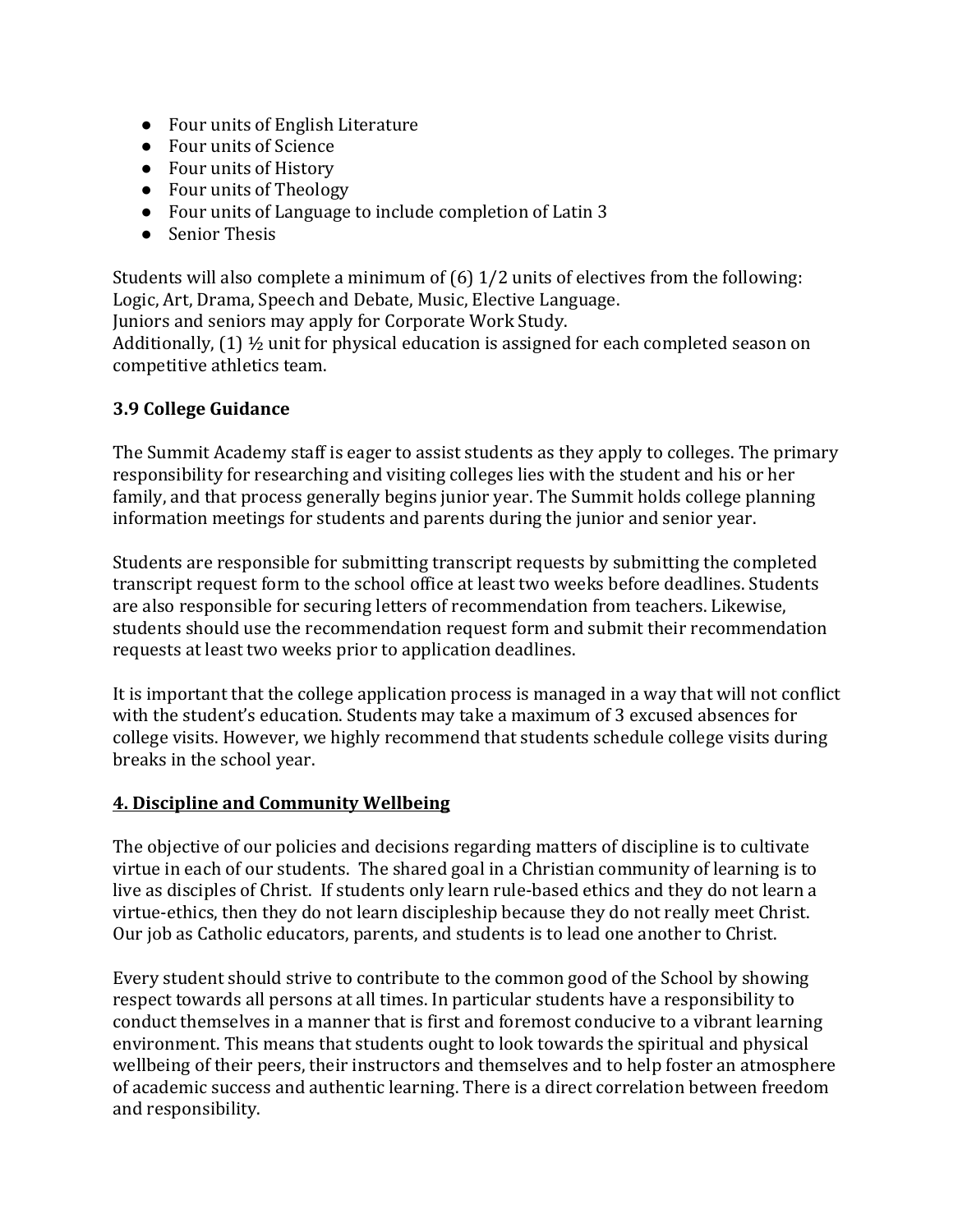A student is expected to conduct himself at all times in a noble manner befitting a Summit student. At times this may call for sacrifice and at times it may call for correction. We realize that there may be a need for disciplinary action when a student has trouble following the expected code of behavior. The objective of all disciplinary action is never to be vindictive but is instead directed towards cultivating healthy correction that facilitates personal growth.

The administration of The Summit Academy may act to correct behavior that is not in-line with expectations and norms, whether on-campus or off-campus, including cyber activity. The Summit Academy faculty and staff strives to work with parents so that punishments assigned to students redress and correct the wrong and help the student improve.

To this end, the school may use warnings, service hours, after-school detention, suspension, and dismissal for infractions. The decision to use any of the above will be based on the infraction, and what will best help the student improve behavior and be successful. At all times, the good formation of the individual student is at the heart of all disciplinary decisions.

#### **4.1 Detention**

After-school detention is a common form of punishment and may be used to maintain the proper tone at The Summit Academy. Typically, this detention will be served from 3:10-4:00pm. Though the school will attempt to contact parents about a detention that has been assigned, it is primarily the student's responsibility, and not The Summit's, to inform parents of after-school detention. A student who has to serve detention is not allowed to participate in any after-school events that day.

Though warnings and lesser punishments may be used at anytime, the following are examples of offenses that can result in detention:

- Unexcused absence or leaving campus without permission
- Being in an unauthorized part of campus without permission
- Display of disrespect toward faculty or staff (suspension if blatant)
- Taunting of a racial, religious, or derogatory nature
- Unjustified physical aggression
- Foul or blasphemous language
- Disruption of a class or study hall
- Failure to use class or study hall time well
- Misuse or lack of respect for school property
- Dress code violations
- Lack of class materials
- Eating or drinking in unauthorized areas of the school
- $\bullet$  Throwing food
- Inappropriate use of cell phones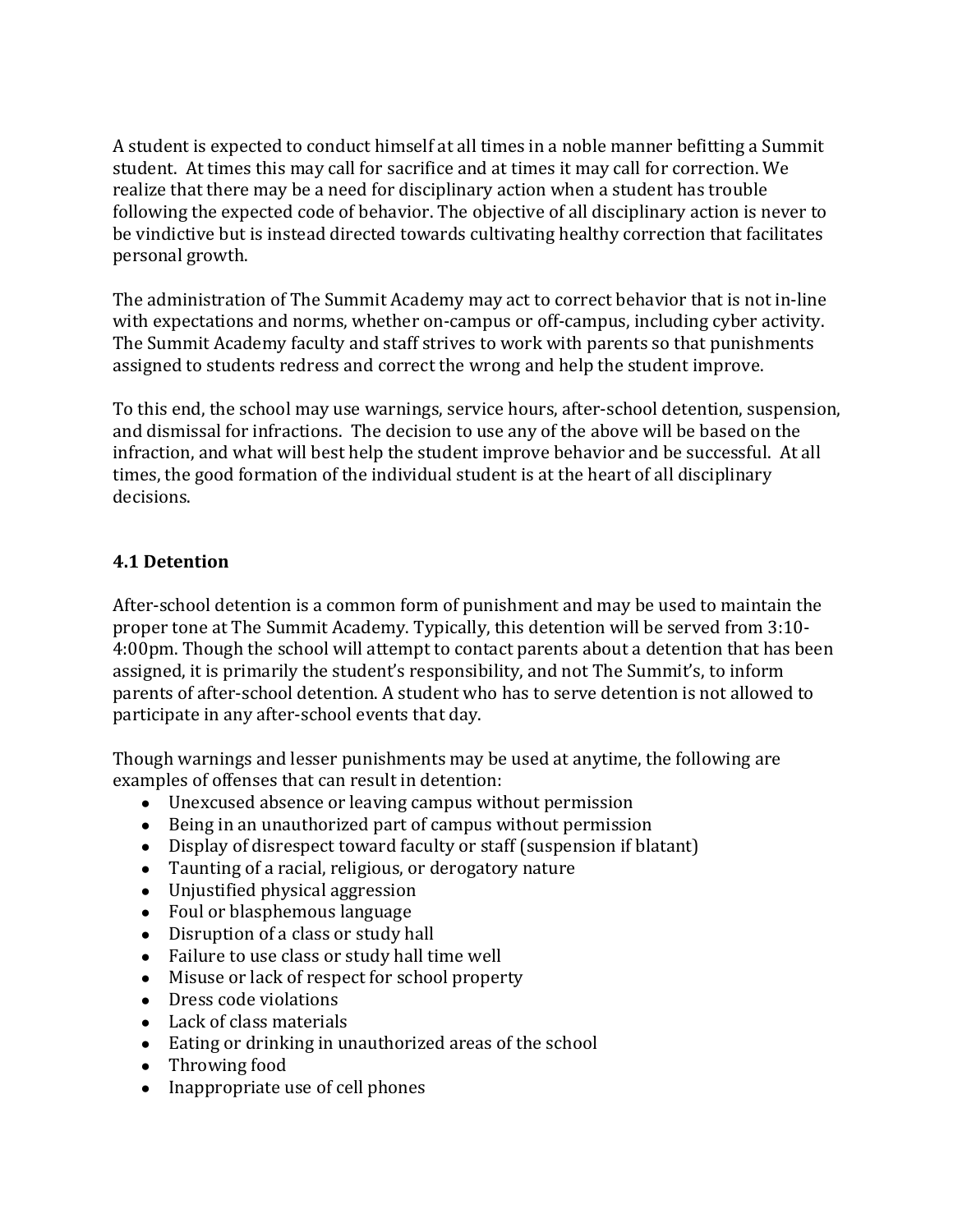• Any other behavior that negatively affects the tone of the School, whether done willfully or thoughtlessly

# **4.2 Suspension/Expulsion**

The following offenses merit either immediate suspension, or, in extreme cases, expulsion:

- Vandalism of the school or another student's property
- Theft, drug or alcohol use or possession
- Possession of obscene material (including internet usage)
- Any intentional act that puts another person in danger of serious harm
- Repeating an inordinate number of small offenses
- $\bullet$  Any other offense that, in the opinion of the administration, is serious enough to warrant such a punishment

#### **4.3 Readmission After Suspension**

A written request for readmission by the student, and signed by the parent, is required after a suspension before the student is able to return to class.

#### **4.4 Absences/Tardiness**

The Summit Academy utilizes Socratic discussion and dialogue in the learning process for all disciplines. There is not an easy way to "make up" missed classes because it is not possible to recover the discussion that happens in class. As such, it is important to emphasize that students should avoid absences and tardiness. Appointments for doctors, dentists, etc. should be made outside of school hours, or on half days whenever possible. The Summit has also constructed a calendar that includes frequent breaks from school for such things to occur.

Should an absence or tardy be unavoidable the student is responsible for the material that is missed, and will need to demonstrate his mastery of the concepts covered in missed classes. It will be his responsibility to work with the teacher to determine the appropriate way in which this can be done. It may include an extra assignment or research topic to complete. 

In the event that a students will be absent or tardy from school, a parent or guardian should notify the school registrar in writing  $(mbulle@the summitya.org)$  no later than 8:15 AM. The school will contact parents/ guardians in the event that such notification is not received. This policy is for the protection of our students, families, and the school, and is aligned with the statutes of the state of Virginia.

#### **4.5 Excessive Absences**

Attendance in class is essential for student success. In the event of an eighth absence, the school will initiate an attendance record review and will meet with the student and contact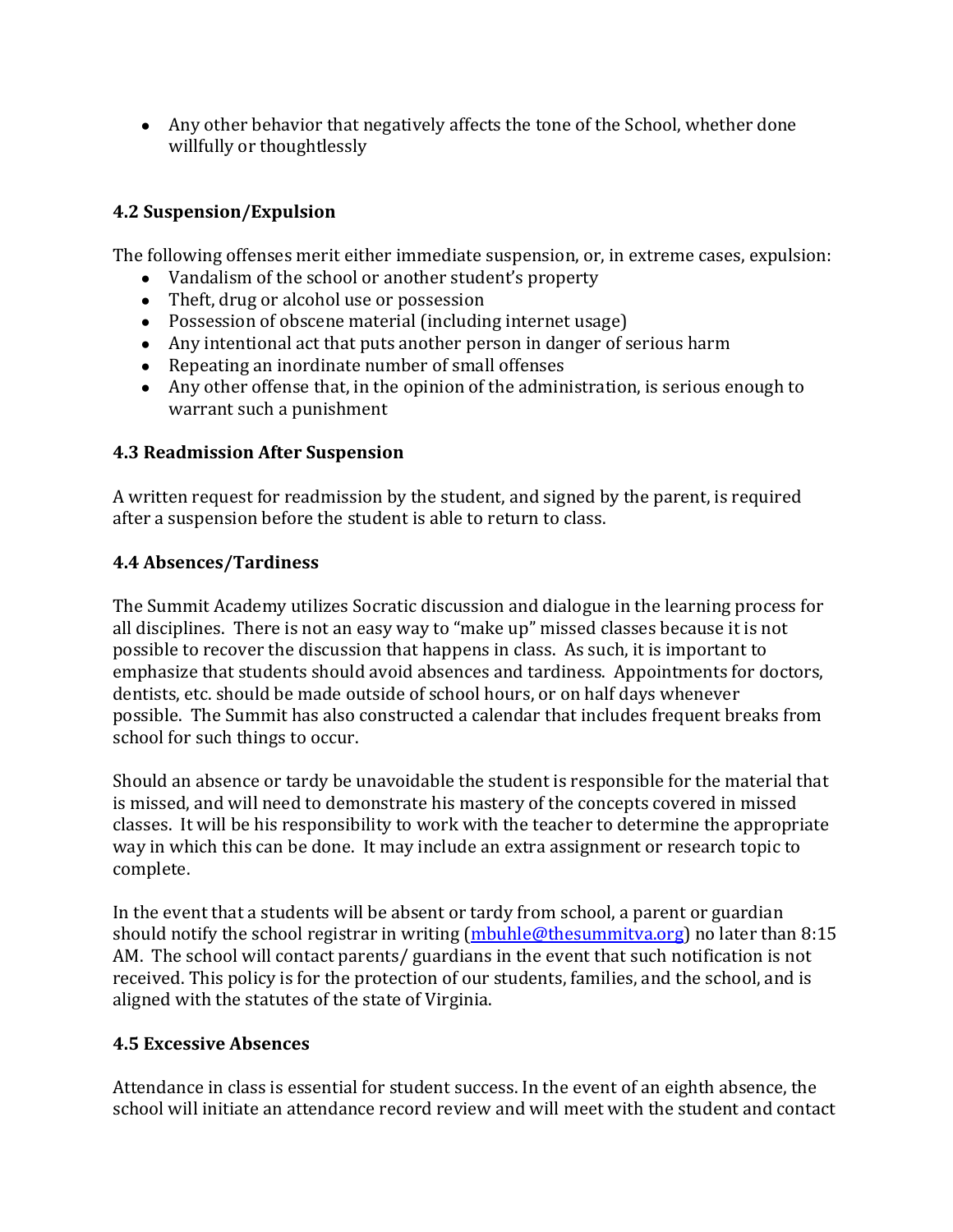their parents to develop a plan of recovery. Failure to meet the directives of the plan may lead to loss of course credit and/or further action from the school.

In the event of an eighth absence, the school will initiate an attendance record review and will meet with the student and contact their parents to develop a plan of recovery. Failure to meet the directives of the plan may lead to loss of course credit and/or further action from the school.

#### **4.6 Fraternization**

It is inappropriate for students to engage in public physical displays of affection on school grounds or at school events. Inappropriate behavior includes, but is not limited to, prolonged or clearly romantic hugging, kissing, sitting on another's lap, etc.

#### **4.7 Food Sensitivities and Allergies**

Although it is impossible to guarantee an allergen free environment, we do however request that students make every effort to refrain from bringing nuts into the lunch room. Your consideration in this manner demonstrates a mature care and sensitivity towards others and helps to minimize exposure to food allergens.

#### **5. Communications Policy**

Please keep in mind that at all times you represent and carry the reputation of The Summit Academy, our students, our families and our mission. What you say and do communicates who we are and always has a direct impact on the mission of The Summit Academy.

Students and Families are welcomed and encouraged to share their association with and experiences of The Summit, but to do so in an edifying and encouraging manner.

#### **5.1 Communicating With Faculty**

If a parent needs to contact a teacher regarding an academic or classroom related question they should send an email providing a brief background description and stated item or inquiry. Our teachers will return emails at their earliest convenience.

If necessary, meetings can be scheduled directly with the teacher between  $7:15 - 7:45$  am,  $3:00 - 3:30$  pm, or during the teacher's planning period by mutual consent.

Please do not text teachers on their cell phones.

#### **5.2 Addressing Concerns**

All matters should be pursued in a spirit of fraternal correction and encouragement.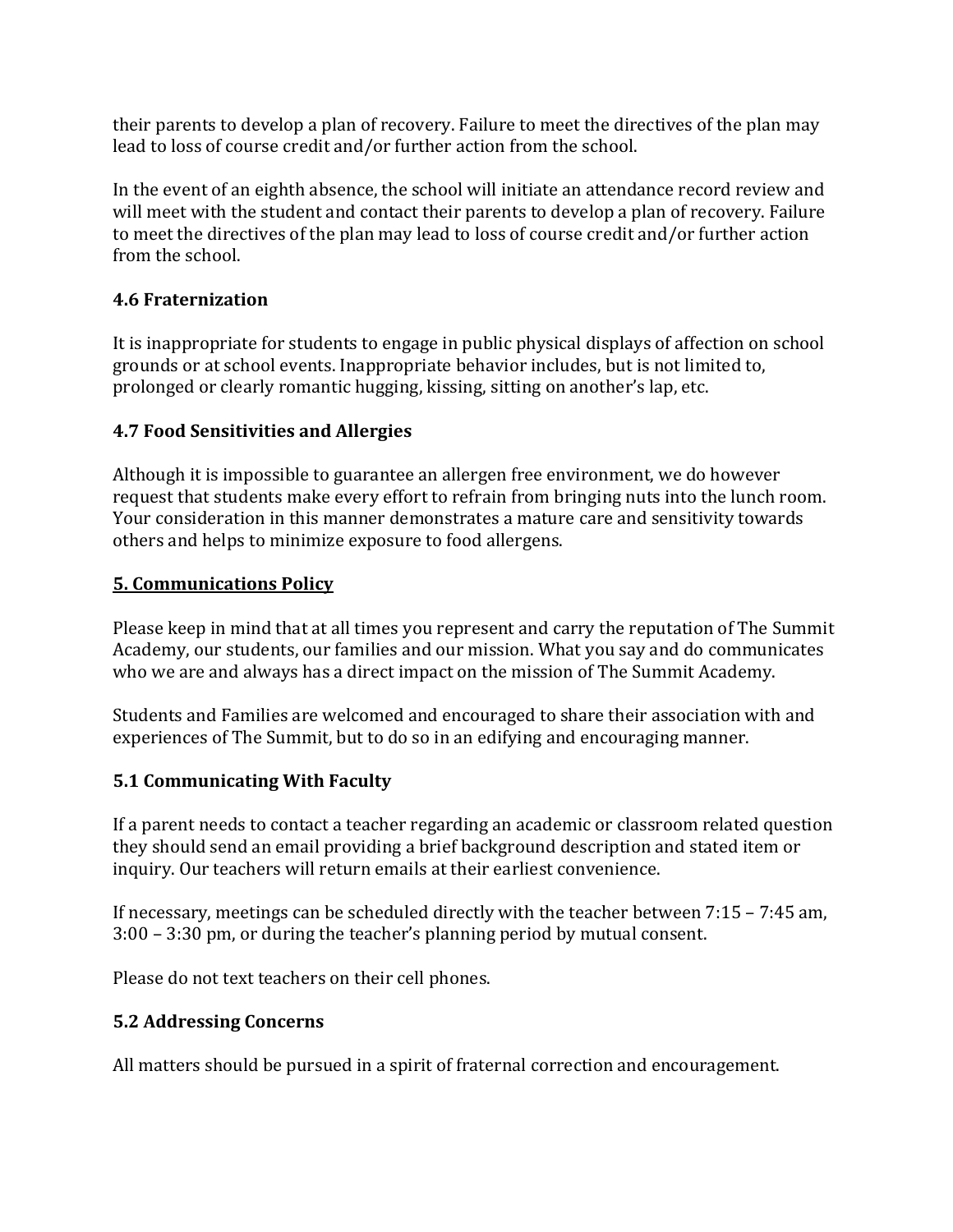Parents are welcomed to copy the Academic Dean or Headmaster when emailing teachers in order to keep the administration informed of classroom circumstances. Teachers may do the same when emailing parents.

Face to face meetings are still the best way for human beings to engage with one another. Electronic communication can be helpful but is by its nature limited.

- $\bullet$  As a rule of thumb please address parties directly involved as a first step.
- If you have a concern about curriculum content, school policy or philosophy, ask to speak with an administrator.
- If you have questions about the day-to-day workings of a particular classroom (grading, discipline, homework load, etc.) contact the teacher via e-mail.
- In the rare instances that a parent and teacher cannot come to an agreement you may take the issue to the administration.
- At no time should an individual student's problem be addressed to non-involved parties.

We believe that in the great majority of cases that if all parties work together patiently and in good faith we will be able to arrive at a satisfactory resolution.

#### **5.3 Electronic Mobile Device Policy**

Parents should also avoid texting students during the school day. All parent/ student communications should be routed through the school office.

Many experts have cautioned that the use of electronic mobile devices (such as cell phones, smartphones, and tablets) has a negative impact on the learning environment. $*$ 

#### **5.3A High School Students.**

Students may have need of a laptop of tablet device to perform school assignments (such as writing papers). Howver, the use and possession of these devices is prohibited during the academic day without explicit permission from an instructor. 

#### Texting and all other digital communications are prohibited during class.

#### **5.3B Middle School Students**

**Middle school students are strictly prohibited from using any electronic** devices during the school day. In the event that a middle school student has a device on their person, they are to keep these devices out of sight and out of hearing during the entire school day or risk having them confiscated.

Violation of this policy will result in the device being confiscated by the school. Even after class hours, the School may confiscate a device if the use seems to violate acceptable use on school grounds.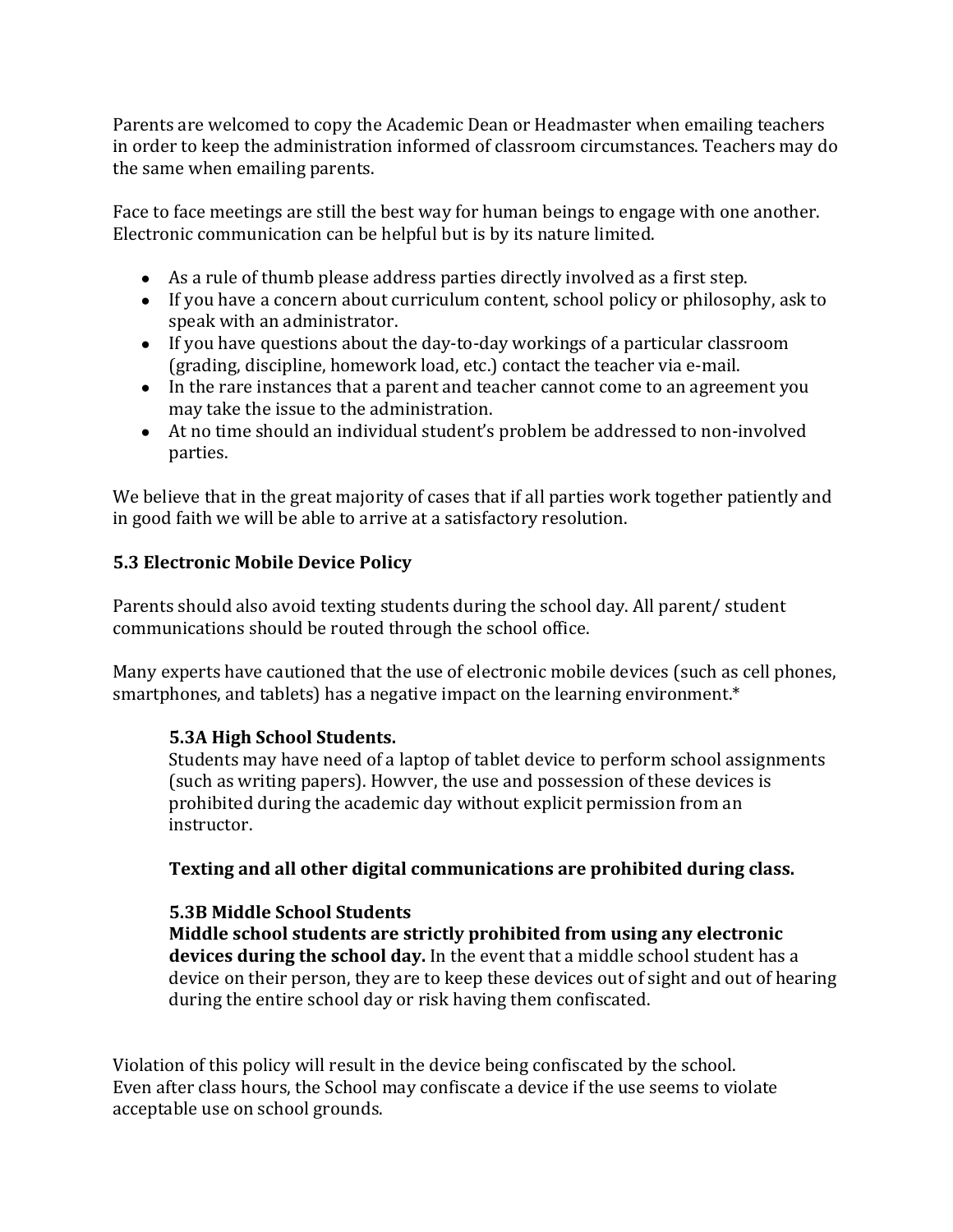There may be some functions, such as a field trip, where permission may be granted to have and use such devices during the academic day.

\*For a wealth of commentary that cites a wide array of studies and education professionals, parents and students may want to review the Issue 4 of the 2105 Humanum Journal. http://humanumreview.com/issues/education-and-technology

#### **5.4 Social Media Policy**

Principles of Christian charity, integrity, professionalism, prudence and consideration of privacy should always be observed and upheld when posting online.

It is never acceptable to post anything that is derogatory, maliciously false, abusive, threatening or defamatory, even if it is presented as jest or in a jocular tone. A kind and considerate manner should be maintained not only with people and institutions directly related to the School but must also be extended universally in a spirit of Catholic charity, (regardless of religion, politics, association or ideology). Likewise, there is never a reason to respond to offensive comments or negative posts from others. If something has been brought up online in an imprudent or uncharitable manner it is not our responsibility to participate in the imprudence and lack of charity. There is no winner in those situations. In order to refrain from perpetuating thoughtless and reactionary behavior we are better off working to bring conversations off-line and into a private setting which will be more conducive to arriving at a shared realization of what is true and good.

Topics that are always off limits include (but are not limited to):

- Disciplinary Issues
- Personal and Family Matters
- Legal or Policy Issues
- Leadership Processes and Decisions
- Confidential or non-public information

# **6. Dress Code**

A dress code speaks to who we are as an institution. The objective of a dress code is to encourage self-respect, respect for the educational enterprise and reverence for God by communicating a sense of purpose and mission. The uniform and dress code serve to foster a serious, academic environment and to prepare students for professional work.

# **6.1 General Guidelines**

• *Everything that is worn, and the manner in which it is worn, should complement the overall appearance of the uniform, not compete with or detract from it. In cases where a question arises, decisions will be left to the discretion of the school administration.*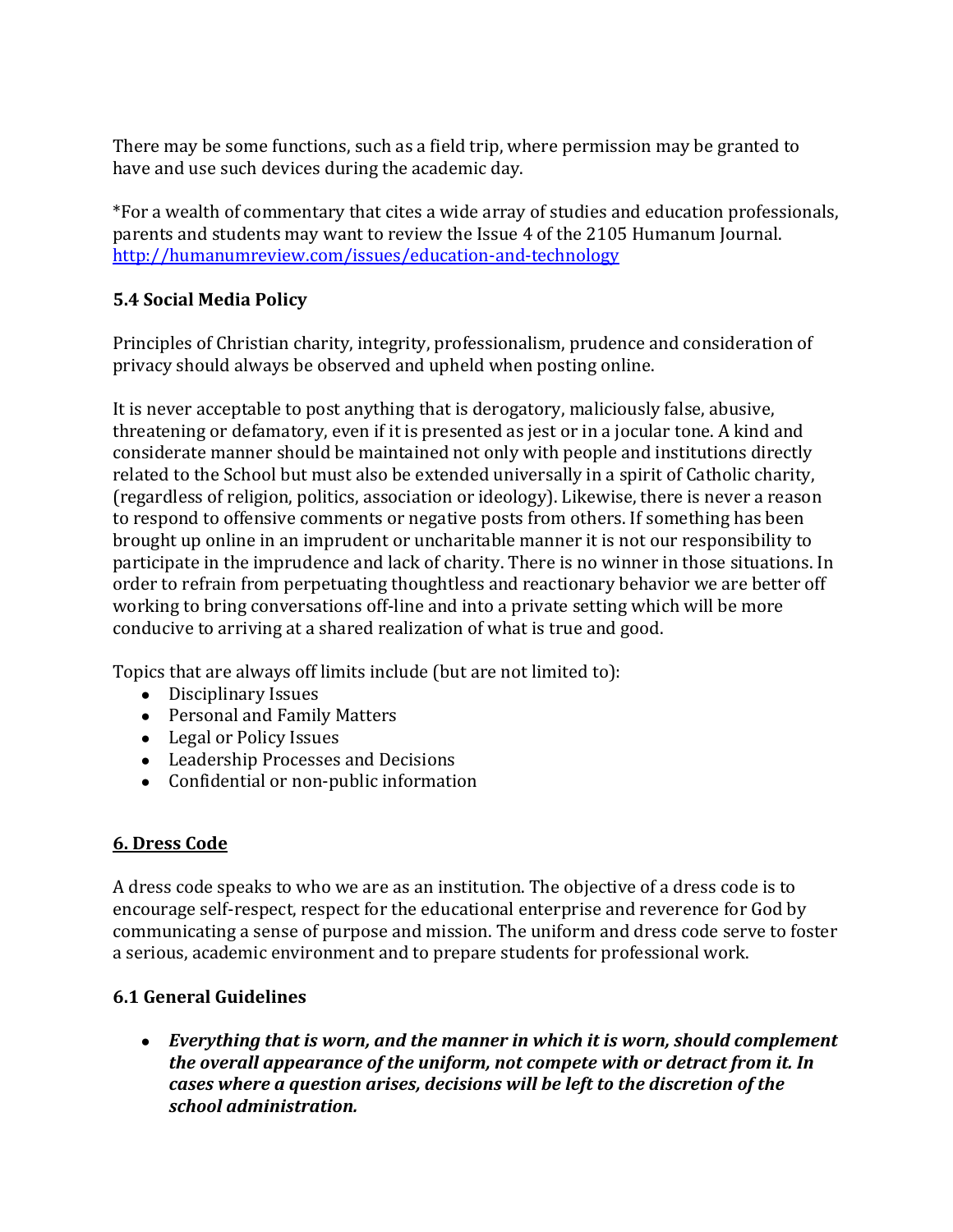- Uniforms should be clean, well fitting, in good repair, and the proper length.
- All shirts should be tucked in.
- Additional non-uniform clothing may not be worn in classrooms; only uniform sweaters and jackets in class.
- Plain white t-shirts or camisoles may be worn under shirts and blouses.
- Women should wear minimal, simple jewelry.
- Men who wear a simple gold or silver chain, with or without a pendant, must keep it under their shirts.
- Hair accessories must match the uniform and not be excessive (large bows, headbands wider than 1", no elastic, bandeau style, etc.). Hair should be neat and out of eyes.
- Men's hair should be neatly groomed. No facial hair.
- Hair should not be dyed in unnatural colors.
- Appropriate (i.e. business professional) makeup and nail polish may be worn by women.
- If skirts must be altered for a proper fit they cannot be shortened to less than 1" above the knee. Please note that Lands End has sizes for both older children and adults on most items to help find a reasonable fit for all.

#### *Students, you are young adults. Just use common sense, be responsible and mature, and we'll all be fine.*

#### **6.2 Definitions and Attire**

Normal School Day Attire: Typically Monday through Thursday Academic Casual: Fridays, unless otherwise noted

# **Attire:**

#### *Young Men*

- Normal Day: Blazer, Tie, Oxford (White), Chinos or Slacks, Belt, Socks, Leather or Suede Shoes
- Academic Casual: Collared Shirt (oxford or polo), Optional School Sweater, Belt, Socks, Leather Shoes or Canvas Option

# **Young Women**

- Normal Day: Blazer, Blouse (white), cross tie, Skirt, Tights or Knee Socks (white or navy), Leather Dress Shoes
- Academic Casual: Broadcloth shirt (white) or Polo (white or navy), Optional Sweater, Skirt or Chinos, Tights or Knee Socks (white or navy) or Socks if wearing chinos, Leather Shoes or Canvas Option

#### **Shoes:**

#### **Young Men's Shoes**

• Material: leather or suede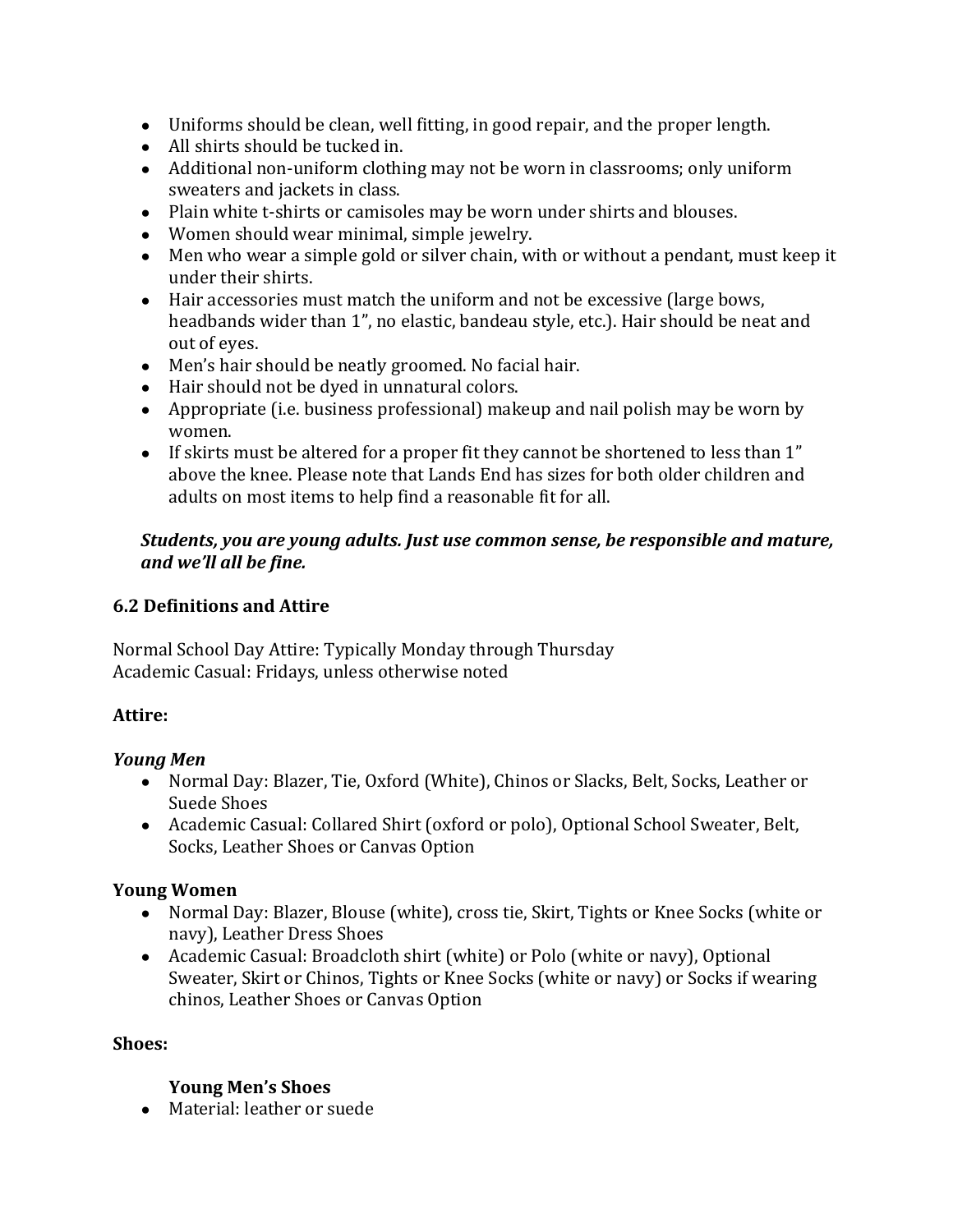- Color: solid black or brown
- Style: loafer, oxford, mocs. Students must be able to tie shoes with laces.
- Sole: The sole may be rubber, if desired, for safety and comfort.
- Canvas Option on Academic Casual Day Should be a basic low top casual sneaker in solid color, (preferably white, black or navy). Students should show maturity and discretion. Recommend the Navy Canvas Vans or something similar http://www.vans.com/shop/canvas-era-navy?cm\_mmc=GPF-\_-google-\_merchantcenter-\_-

#### Young Women's Shoes

- Material: leather or suede
- Color: solid black or brown
- Style: Flats, Low Heel Loafer or Classic Mary Jane no athletic, slipper, ballet-flats.
- Sole: The sole may be rubber, if desired, for safety and comfort.
- Canvas Option on Academic Casual Day Should be a basic low top casual sneaker in solid color, (preferably white, black or navy). Students should show maturity and discretion. Recommend the Navy Canvas Vans or something similar http://www.vans.com/shop/canvas-era-navy?cm\_mmc=GPF-\_-google-\_merchantcenter-\_-

#### **7. Athletics and Extracurricular Activities**

Participation in physical education and other extracurricular activities are essential components of a well-rounded education. It is important for students to gain experience in pursuing a broad range of interests and commit themselves to a regular and structured approach to developing their talents.

These activities ought to contribute to the whole development of the person in building a level of competency in some physical interaction with the world in order to develop competency, strength of character, leadership and self-sacrifice as well as instilling a lifelong habit of engaging in various activities that will promote health and well-being.

#### **7.1 Emerging Arts, Sports and Development Program Requirement 2021-2022**

#### **Objectives:**

1. Create an opportunity for a Physical Education component to be integrated into our curriculum while simultaneously taking early steps towards establishing competitive, interscholastic athletic programs at The Summit.

2. Build a healthy school culture with activities that foster a strong sense of commitment to a larger community.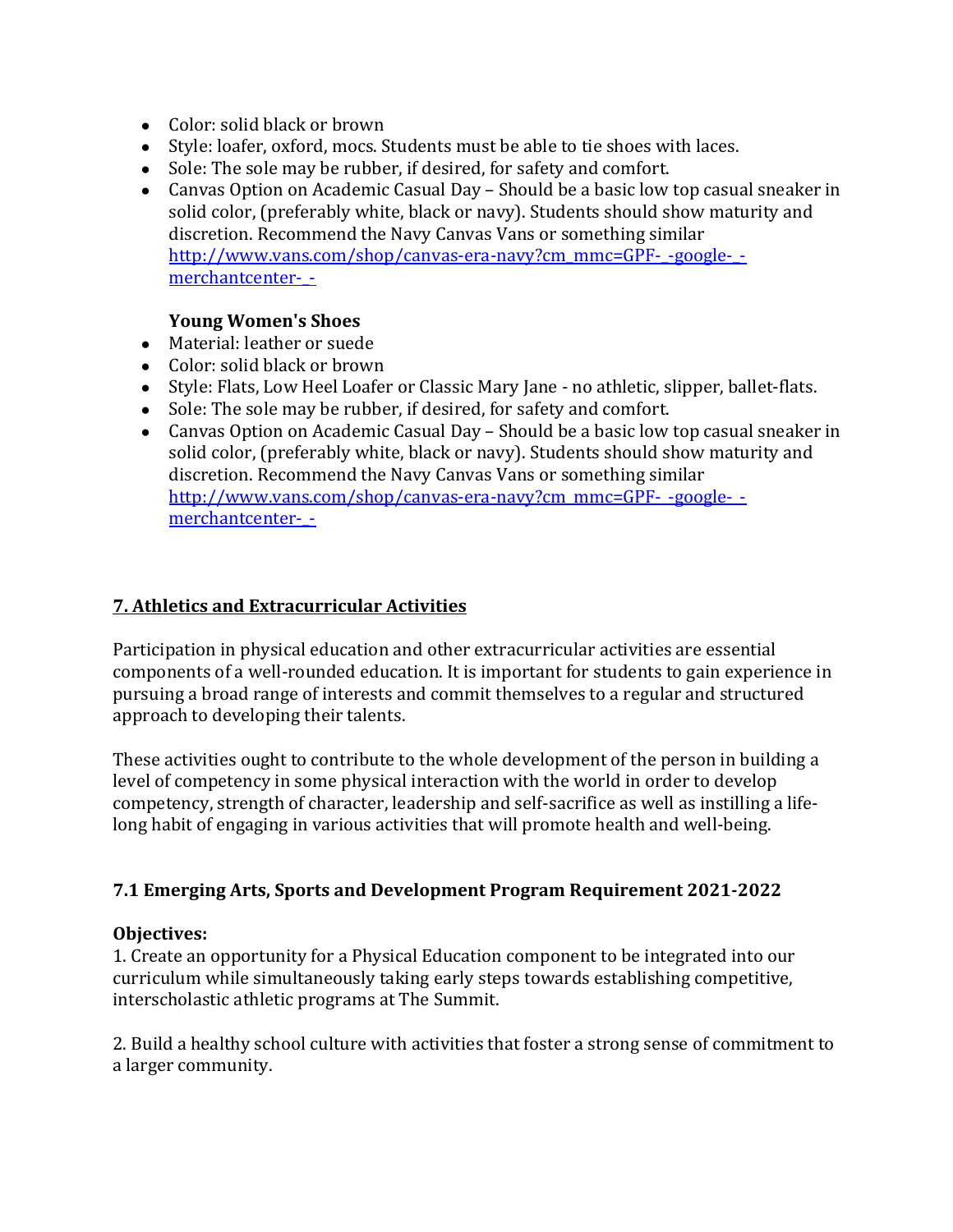Athletics are curricular which means every student participates as part of his or her PE requirement. Athletics is part of a well-rounded education that forms the whole person and it is furthermore a basic philosophical tenant of The Summit that learning should occur both inside and outside the classroom. Involvement in team sports provides students a formative experience that is central to the education we offer, building character, promoting physical wellness, building character and esprit de corps. By requiring students to engage in sports, all students gain the social, emotional, and athletic benefits from being on a team. Moreover, a student's sense of ownership for the school is enhanced as he or she takes up the opportunity to participate in the life of the school outside the classroom.

#### **7.2 Preparation and Assessments**

At The Summit Academy, the student athlete is first and foremost a student. The field and court serve as "laboratories" for practicing and developing Christian character. Practices should be considered the equivalent of "class time" while scrimmages and games are considered "assessments." Therefore, students should be attentive and display a positive attitude at all times. Athletes will be evaluated based on sportsmanship (attitude), ability to play as a member of a team (character), and personal ability (skill).

Participation on a sports team earns .5 credits towards the PE requirement.

Practices will take place on Tuesdays, and Thursdays after class and run approximately 90 minutes.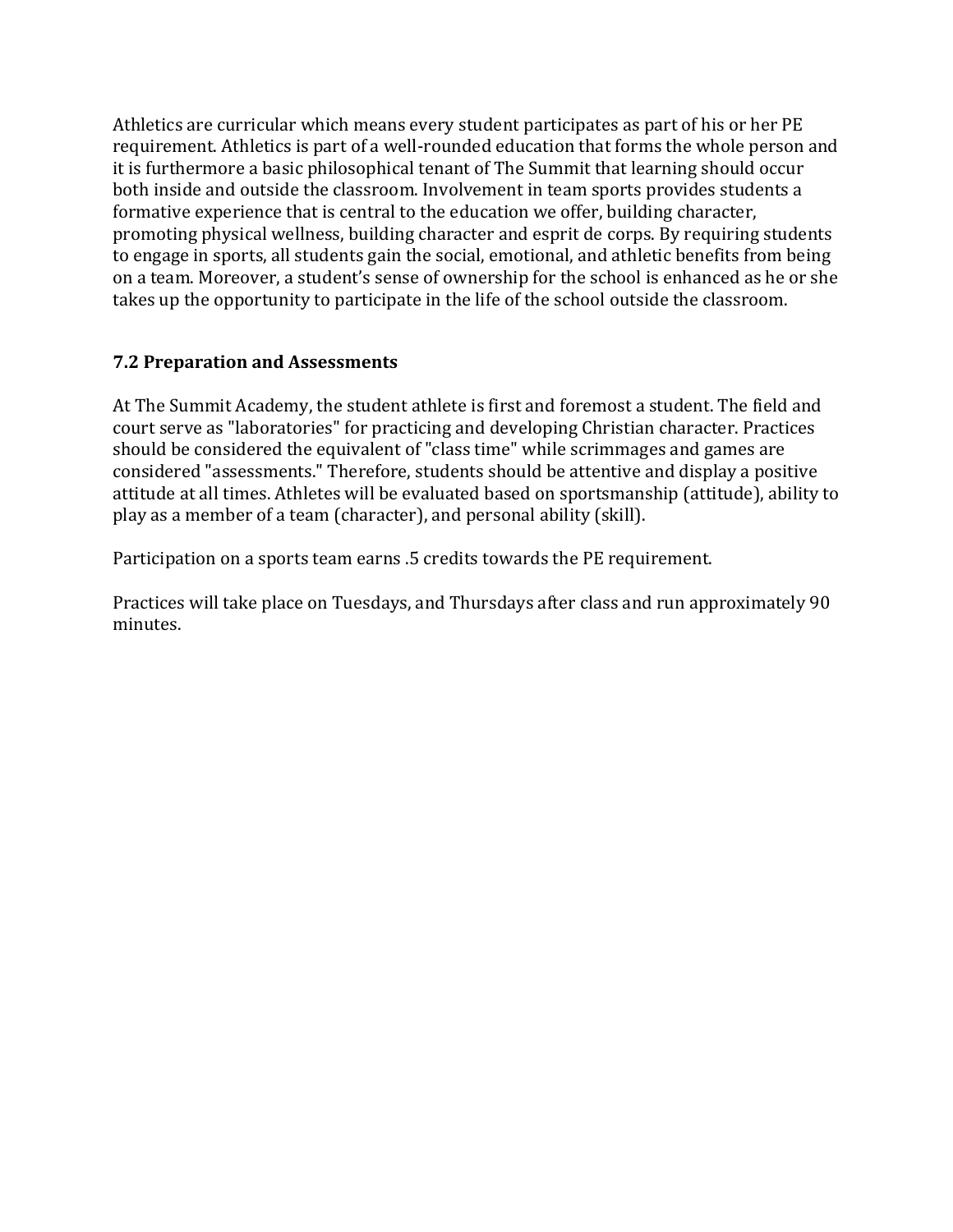#### **8. Acknowledgement of Receipt for Handbook**

(Parent)

I acknowledge that I have received a copy of the Student/Parent Handbook. I understand that I am responsible for reading the information contained in the Handbook. I understand that the handbook is intended to provide me with a general overview of the School's policies and procedures and to ultimately ensure the success of the School mission and the well being of each student.

The Summit Academy exists to help parents provide a fundamental human and Christian formation for their sons and daughters in grades nine through twelve through a challenging Liberal Arts Curriculum in an atmosphere of personal responsibility and freedom and guided by the Magisterium of the Roman Catholic Church. We seek to foster the gifts of faith and culture that are within each student's grasp, and to help fulfill the deep desire to live a noble life that resides in all men and women.

As a member of The Summit Academy community, I understand and support this Witness Statement and its implications.

\_\_\_\_\_\_\_\_\_\_\_\_\_\_\_\_\_\_\_\_\_\_\_\_\_\_\_\_\_\_\_\_\_\_\_\_\_\_\_\_\_\_\_\_\_\_\_\_\_\_\_\_\_\_\_\_\_\_ (Signature of Parent)

 $\overline{\phantom{a}}$ (Date)

\_\_\_\_\_\_\_\_\_\_\_\_\_\_\_\_\_\_\_\_\_\_\_\_\_\_\_\_\_\_\_\_\_\_\_\_\_\_\_\_\_\_\_\_\_\_\_\_\_\_\_\_\_\_\_\_\_\_ (Signature of Parent)

 $\overline{\phantom{a}}$ (Date)

Parents may also provide digital acknowledgement at the following URL: https://forms.gle/XhnTdSJHicRrLk4X7